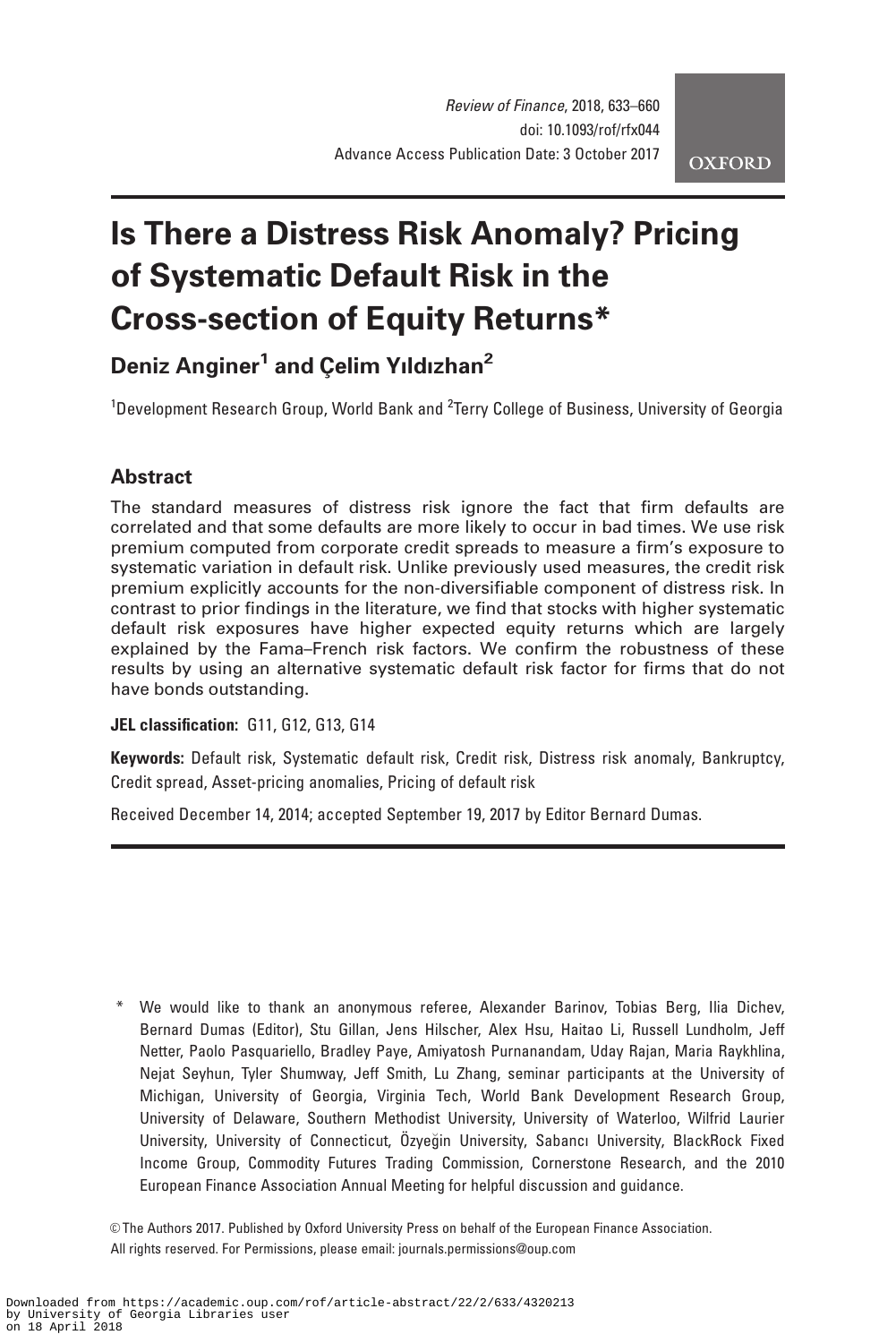#### 1. Introduction

A fundamental tenet of asset pricing is that investors should be compensated with higher returns for bearing systematic risk that cannot be diversified. As default risk remains a major source of potential large losses to equity investors, a number of recent papers have examined whether default risk is priced in the cross-section of equity returns. Empirical work has focused on determining the probability of firms failing to meet their financial obligations using accounting and market-based variables and testing to see if estimated default probabilities are related to future realized returns. The existing empirical evidence contradicts theoretical expectations and suggests that firms with high default risk earn significantly lower average returns.<sup>1</sup>

The low returns on stocks with high default risk cannot be explained by [Fama–French](#page-25-0) [\(1993\)](#page-25-0) risk factors. Stocks with high distress risk tend to have higher market betas and load more heavily on size and value factors. This leads to significantly negative alphas for the high-minus-low default risk hedge portfolio and makes the anomaly even larger in magnitude. These empirical results provide a challenge to the standard risk-reward trade-off in financial markets and to the contention that small firms and value firms earn high average returns because they are financially distressed [\(Chan and Chen, 1991](#page-24-0); [Fama and French,](#page-25-0) [1996](#page-25-0); [Kapadia, 2011\)](#page-25-0).

In this paper, we argue that what matters for pricing is the non-diversifiable component of default risk. [Figure 1,](#page-2-0) which plots the historical default rates on Moody's rated corporate issuers, suggests that default rates are highly dependent on the stage of the business cycle. This casual analysis of the historical data suggests that there is an important systematic component of default risk and that the incidence of financial distress is correlated with macroeconomic shocks such as major recessions. Previous papers measure financial distress by determining firms' expected probabilities of default inferred from historical default data. This calculation ignores the fact that firm defaults are correlated and that some defaults are more likely to occur in bad times, and therefore fails to appropriately account for the systematic nature of default risk. Investors, however, would take into account the covariance of default losses from a company with the rest of the assets in their portfolio when pricing distress risk.<sup>2</sup>

Moreover, probability of default of a firm may not necessarily reflect its exposure to systematic default risk. In fact, [George and Hwang \(2010\),](#page-25-0) in a theoretical model, show that firms with higher sensitivities to systematic default risk reduce their leverage in order to decrease their probabilities of default. This can lead to a negative relationship between default probabilities and systematic default risk exposures. It would not be correct to rank firms based on their default probabilities inferred from historical default data—as done in [Dichev \(1998\)](#page-24-0); [Campbell, Hilscher, and Szilagyi \(2008](#page-24-0)); and others in this literature when examining pricing implications of default risk, because such a ranking does not

- 1 See for example [Dichev \(1998\)](#page-24-0) and [Campbell, Hilscher, and Szilagyi \(2008\)](#page-24-0) for a discussion of this anomaly.
- 2 To illustrate this point, consider two portfolios of bonds with average default probabilities equal to 5% a year. Even though both portfolios have the same average default rate, one bond portfolio contains companies that are likely to experience defaults in good states of the world whereas the second portfolio contains companies that are likely to default in bad states of the world. The timing of the defaults would be as important in pricing these bond portfolios as their average default rates.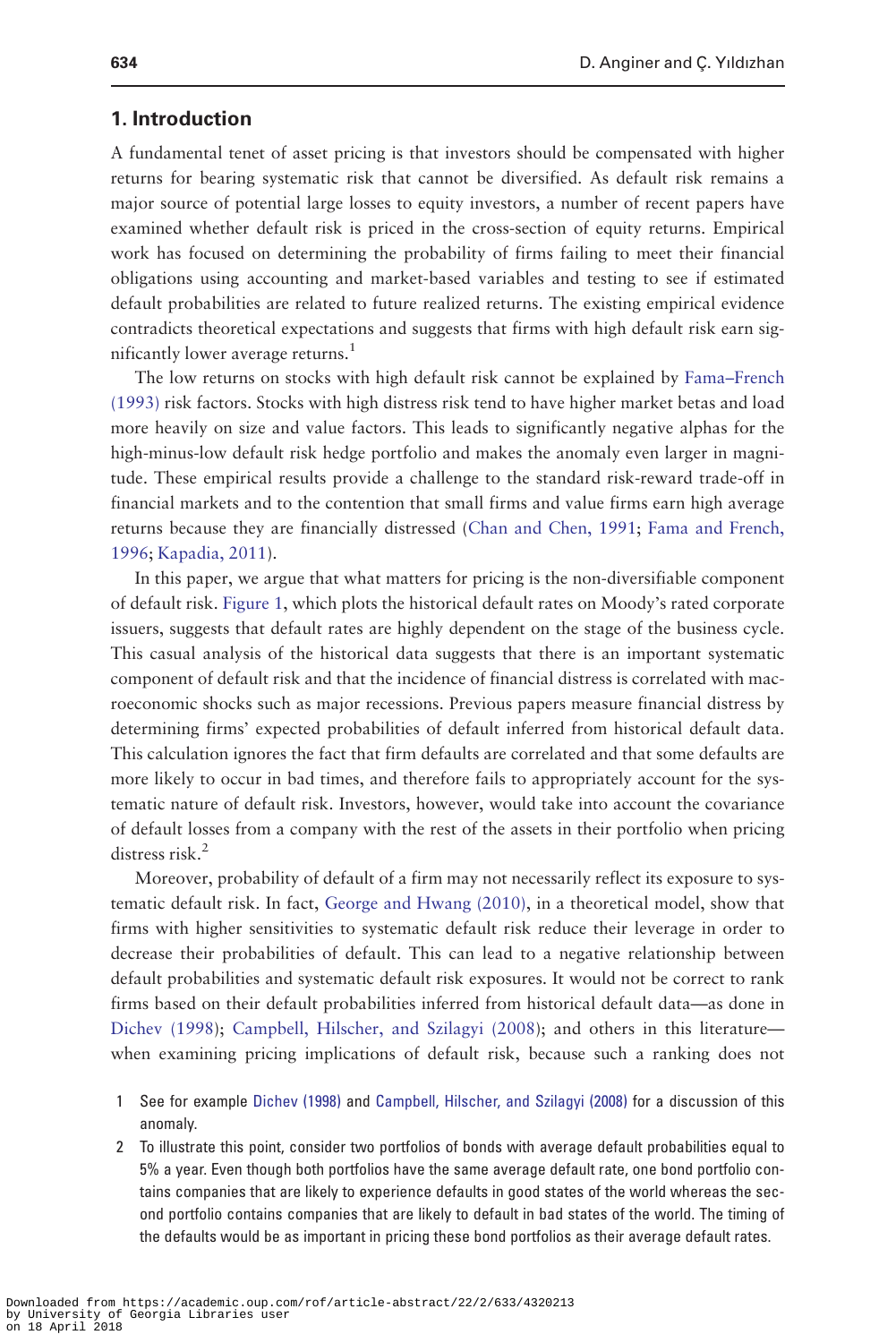<span id="page-2-0"></span>

Figure 1. Historical corporate default rates.

Notes: This figure plots the historical default rates on Moody's rated corporate issuers. The data are from Moody's Investor Services. Gray areas indicate NBER recessions.

properly reflect firms' exposures to systematic default risk, the only type of default risk that should be rewarded with a premium.

We use two approaches to measure a firm's exposure to the non-diversifiable portion of default risk. Our first measure is credit risk premia (CRP) computed from corporate bond credit spreads. The fixed-income literature provides evidence of a significant risk premium component in corporate credit spreads, justifying our use of this measure as a proxy for firm exposure to systematic default risk.<sup>3</sup> It has been well-documented [\(Hull, Predescu, and](#page-25-0) [White, 2004;](#page-25-0) [Berndt](#page-24-0) et al., 2005; [Almeida and Philippon, 2007\)](#page-24-0) that there is a substantial difference between the risk-adjusted probabilities (or risk-neutral, as commonly denoted in contingent claim pricing) inferred from bond prices and physical probabilities of default inferred from historical data. The difference between the two probabilities reflects the premia demanded by investors for being exposed to non-diversifiable default risk.

We compute credit spreads as the difference between the bond yield of a given firm and the corresponding maturity-matched treasury rate. We then compute CRP by removing expected losses, taxes, and liquidity effects (Elton et al.[, 2001](#page-25-0); [Chen, Lesmond, and Wei,](#page-24-0) [2007](#page-24-0); [Driessen and de Jong, 2007](#page-25-0)) and using only the fraction of the spread that is due to systematic default risk exposure. Using CRP sorted portfolios, we find that firms with higher exposures to systematic default risk have higher excess returns. This premium is economically and statistically subsumed by the Fama–French risk factors.<sup>4</sup>

- 3 The spread between corporate bond yields and maturity-matched treasury rates is too high to be fully captured by expected default and has been shown to contain a large risk premium for system-atic default risk. See, for detailed analysis, Elton et al. [\(2001\)](#page-25-0); [Huang and Huang \(2003\);](#page-25-0) [Longstaff,](#page-25-0) [Mithal, and Neis \(2005\)](#page-25-0); [Driessen \(2005\)](#page-25-0); and [Berndt](#page-24-0) et al. (2005).
- 4 Our measure of systematic default risk exposure, calculated from credit spreads, limits the sample of firms to those that have issued corporate bonds. To ensure the robustness of our results, we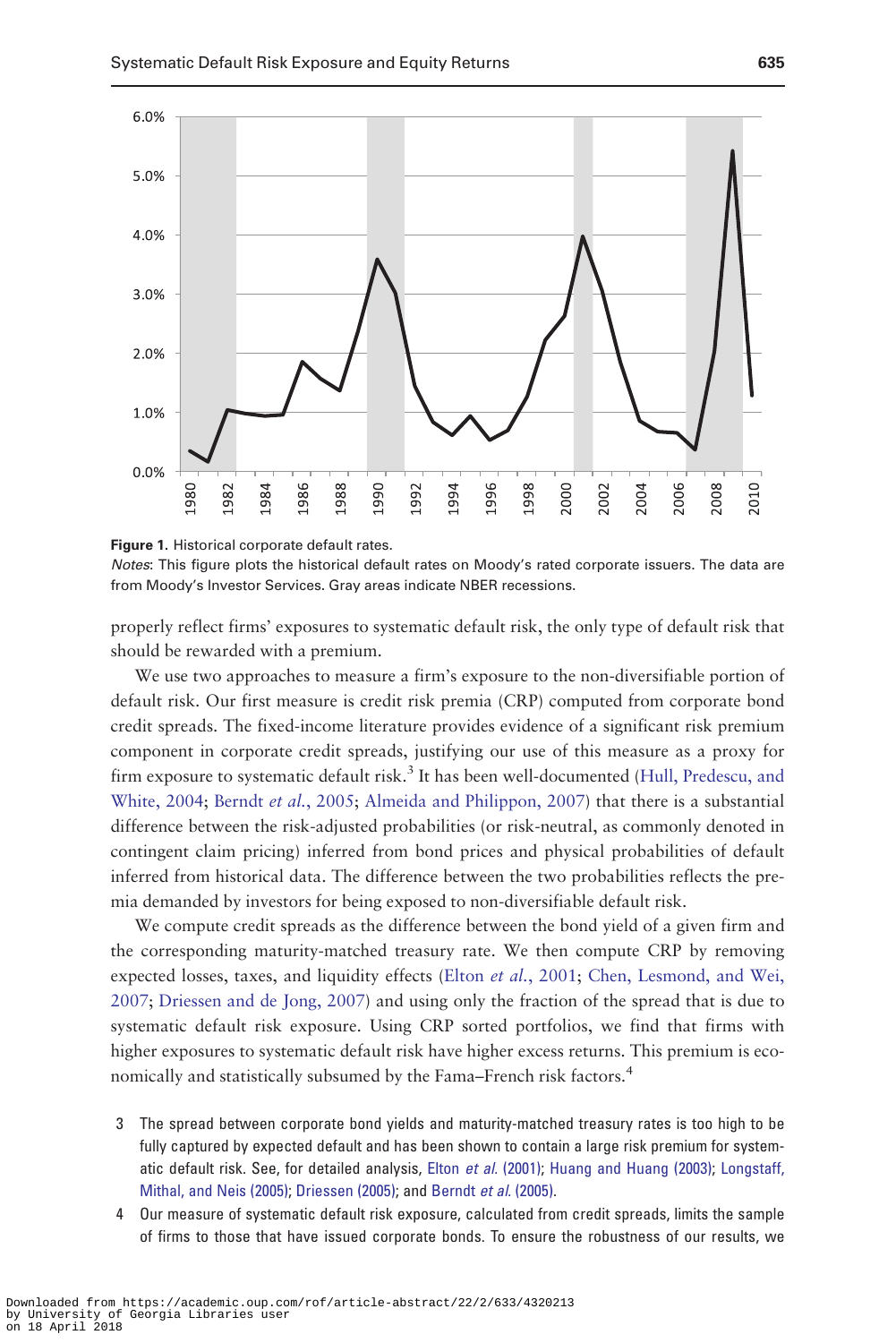Our second measure of systematic default risk exposure is computed for all firms in the CRSP–COMPUSTAT universe. First, we estimate the average default probability of all firms at each point in time and denote this average as the default risk factor. Then, we fit an AR (1) model to the default risk factor, and denote the residuals as innovations in the default factor. Finally, we compute systematic default risk betas for each firm by calculating the sensitivity of a firm's return to innovations in the default risk factor.

Using the systematic default risk beta, we first verify that it is significantly priced in the cross-section of corporate bond risk premia. This finding ensures that the two systematic default risk measures used in this study are internally consistent and justifies our use of corporate bond risk premium as a measure of systematic default risk exposure. Second, we form portfolios by sorting all equities in the CRSP–COMPUSTAT sample based on their systematic default risk betas. Consistent with the bond sample results, we find that the portfolio with the highest systematic default risk exposure has higher returns than the lowest systematic default risk exposure portfolio. Moreover, we find that once we control for the Fama–French risk factors, the difference in returns between the highest and lowest systematic default risk portfolios becomes insignificant.

These results are consistent with basic structural models of default in which aggregate risk factors drive default probabilities as well as the returns on bonds and equities [\(Merton,](#page-25-0) [1974](#page-25-0); [Campello, Chen, and Zhang, 2008\)](#page-24-0). Since equity is a long call while debt is a short put option on the firm's assets, structural models propose that, if a firm's asset value is determined by a set of factors, such as the Market, SMB, and HML factors, then the same set of factors should also determine the values of claims written on this asset. Similarly, since default occurs when asset value falls below the face value of debt, the same factors should also determine conditional default probabilities. A basic structural model, therefore, does not predict a separate risk factor to account for default risk, which is consistent with our findings.

In cross-sectional regressions we show that systematic default beta is positively priced on its own, but is subsumed by CAPM beta, size, and value variables consistent with our time-series results. When systematic default beta and default probability are included together in cross-sectional regressions, they are both priced significantly, but both lose economic and statistical significance. These results indicate that systematic default beta partially explains the distress risk anomaly. This finding is consistent with the theoretical model in [George and Hwang \(2010\)](#page-25-0) which shows that firms with low exposures to systematic distress risk choose high leverage and, as a result, have high default probabilities despite having low systematic default risk exposures.

We test and find empirical support for this notion that firms with high exposure to systematic default risk make capital structure choices to reduce their physical default (PD) probabilities. Adding changes in systematic default risk in the empirical models of [Frank](#page-25-0) [and Goyal \(2003\)](#page-25-0) and [Rajan and Zingales \(1995\)](#page-26-0), we show that an increase (decrease) in systematic default risk exposure predicts reduced (higher) leverage in the next period.

Controlling for systematic default risk exposure reduces the distress risk anomaly, but the fact that the distress risk anomaly is not fully explained by systematic default exposures suggests that default probabilities may capture information about future returns distinct from systematic default exposure. One possible explanation for the remaining predictability

show that when firms are ranked based on their physical default probabilities, as previously done in the literature, the distress anomaly is also observed in the Bond sample.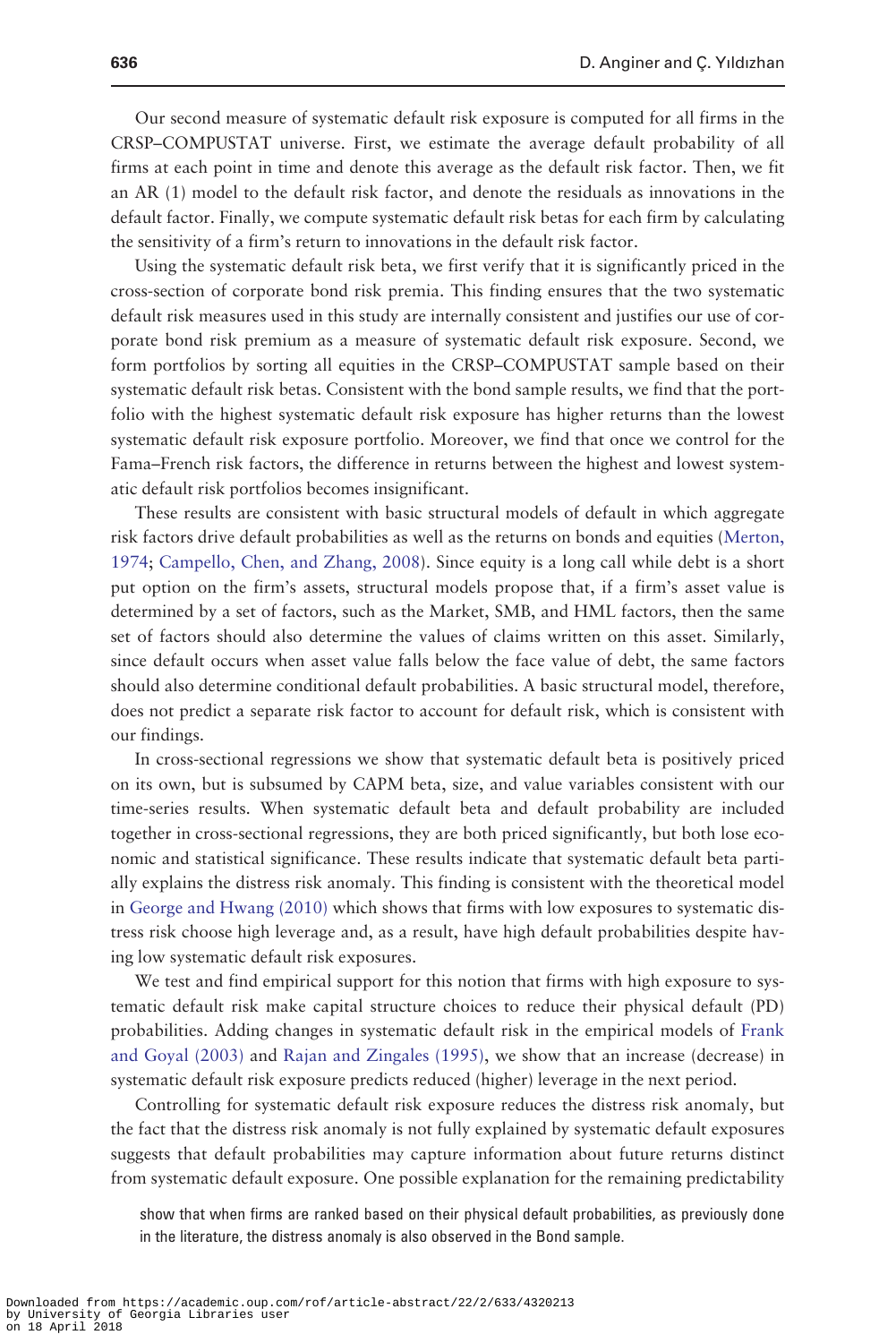of default probabilities may simply be due to an amalgamation of existing empirical regularities that the prior literature has uncovered. In particular, previous papers have shown that three stock characteristics—high idiosyncratic volatility, high leverage, and low profitability—are associated with high historical default rates. These are the same characteristics that are known to be associated with low expected future returns. Within the q-theory framework ([Cochrane, 1991;](#page-24-0) [Liu, Whited, and Zhang, 2009\)](#page-25-0), low profitability (more likely to default) firms have low expected future returns. Similarly, firms with high leverage (more likely to default) and high idiosyncratic volatility (more likely to default) have low expected future stock returns [\(Penman, Richardson and Tuna, 2007](#page-26-0); [Dimitrov](#page-25-0) [and Jain, 2008](#page-25-0); [Korteweg, 2010](#page-25-0); Ang et al.[, 2009\)](#page-24-0). In addition to the leverage channel which we examine in this paper, distress anomaly may be attributable to one or more of these previously documented return relationships.<sup>5</sup>

Ours is not the first paper to study the relationship between default risk and equity returns. [Dichev \(1998\)](#page-24-0) uses [Altman's \(1968\)](#page-24-0) z-score and [Ohlson's \(1980\)](#page-26-0) O-score to measure financial distress. He finds a negative relationship between default risk and equity returns for the 1981–95 time period. In a related study, [Griffin and Lemmon \(2002\),](#page-25-0) using the O-score to measure default risk, find that growth stocks with high probabilities of default have low returns. Using a comprehensive set of accounting and market-based measures, [Campbell, Hilscher, and Szilagyi \(2008,](#page-24-0) hereafter CHS) show that stocks with high risk of default deliver anomalously low returns. [Garlappi, Shu, and Yan \(2008\),](#page-25-0) who obtain default risk measures from Moody's KMV, find results similar to those of [Dichev \(1998\)](#page-24-0) and [CHS \(2008\).](#page-24-0) They attribute their findings to the violation of the absolute priority rule. [Vassalou and Xing \(2004\)](#page-26-0) find some evidence that distressed stocks, mainly in the small value group, earn higher returns.<sup>6</sup>

[Avramov, Jostova, and Philipov \(2009\)](#page-24-0) show that the negative return for high default risk stocks is concentrated around rating downgrades. [Chava and Purnanandam \(2010\)](#page-24-0) argue that the poor performance of high distress stocks is limited to the post-1980 period, when investors were positively surprised by defaults. When they use implied cost of capital estimates from analysts' forecasts to proxy for ex-ante expected returns, they find a positive relationship between default risk and expected returns. [Campello, Chen, and Zhang \(2008\)](#page-24-0) compute expected equity returns from corporate bonds spreads and use these returns to test asset pricing factors. Our paper contributes to the literature by constructing default risk

- 5 There is a strong relationship between distress risk and these three stock characteristics. When we form quintile portfolios sorted on physical probabilities of default—computed using coefficients from Column 1 of Table II—idiosyncratic volatility increases monotonically from 2.5% for the lowest distress group to 4.5% for the highest distress group. Leverage increases from 0.22 for the lowest distress group to 0.61 for the highest distress group. Similarly, profitability for the lowest distress group is 1.2% and decreases monotonically to  $-1.1\%$  for the highest distress group. The threefactor alpha for the zero cost portfolio formed by going long high distress stocks and shorting low distress stocks is  $-1.078\%$  per month, yet this premium decreases to  $-0.36\%$  after controlling for leverage. When we control for idiosyncratic volatility, the return spread between high and low distress stocks reduces to - 0.29%. Finally, controlling for profitability also reduces the spread to  $-$  0.29% per month, at the same time making it statistically insignificant.
- 6 [Da and Gao \(2010\)](#page-24-0) argue that Vassalou and Xing's results are driven by 1-month returns on stocks in the highest default likelihood group that trade at very low prices. They show that returns are contaminated by microstructure noise and that the positive 1-month return is compensation for increased liquidity risk.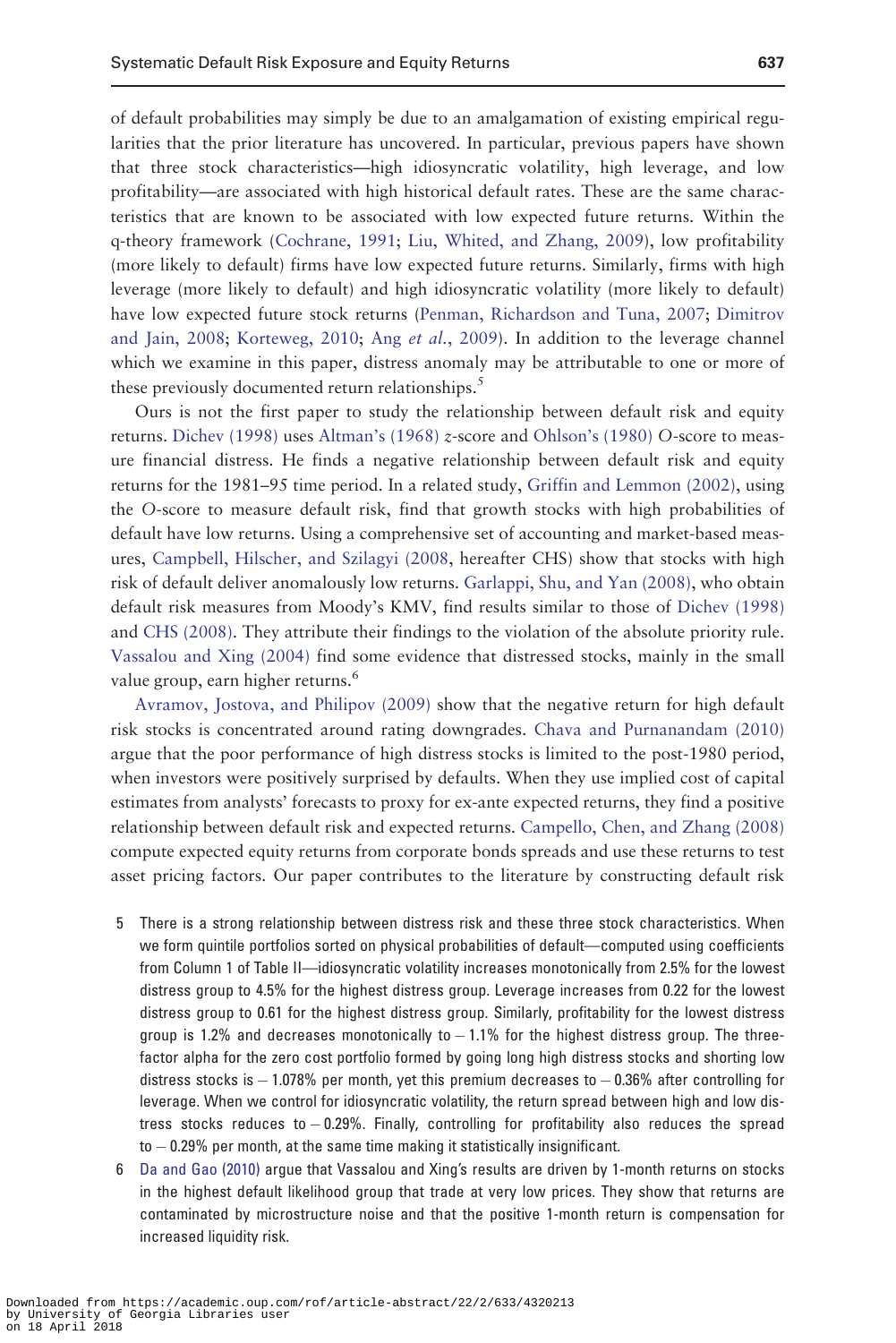measures that rank equities explicitly based on their exposures to systematic default risk rather than ranking firms based on their physical probabilities of default.

A concurrent paper by [Friewald, Wagner, and Zechner \(2014,](#page-25-0) hereafter FWZ) computes CRP from credit default swaps (CDSs) and ranks equities based on this measure. There are significant differences in the samples used, both in terms of cross-section and time-series, in our paper and in that of [FWZ \(2014\)](#page-25-0). These sample differences lead to different results and interpretations of the pricing of CRP.

First, [FWZ \(2014\)](#page-25-0) results are confined to a small subsample of firms with actively traded CDSs. [FWZ \(2014\)](#page-25-0) do not find a significant distress anomaly in the cross-section of equity returns for firms with traded CDSs. This finding suggests that they analyze a subset of firms which is not representative of the US equity market leading to a sample selection bias.<sup>7</sup> In our paper, we extract CRP from a large cross-section of bonds over a 30-year time period. We alleviate sample selection concerns by showing that the distress anomaly exists for the sub-sample of firms with bonds, and by extending the analyses to the full CRSP universe by using an alternative systematic default risk measure for firms that do not have bonds outstanding. Second, [FWZ \(2014\)](#page-25-0) paper is significantly limited in terms of the time frame it analyzes. [Chava and Purnanandam \(2010\)](#page-24-0) stress the importance of looking at longer time-series when examining the pricing implications of default risk. [FWZ \(2014\)](#page-25-0) find significant CAPM and three-factor alphas to high CRP portfolios for the time period between 2001 and 2010. In our analysis of the 1980–2010 time period, we find a statistically significant and positive difference only in the raw returns of high minus low CRP portfolios. This difference is explained by the Fama–French risk factors, consistent with the simple structural models of credit risk.<sup>8</sup>

The rest of the paper is organized as follows. Section 2 describes the data. Section 3 describes the PD probability measure used in this study. Section 4 describes the use of credit spreads as a proxy for systematic default risk exposure. Section 5 contains asset pricing tests, in which equities are ranked based on their PD probabilities and systematic default risk exposures constructed from bond credit spreads. Section 6 describes the construction and use of our alternative systematic default risk measure and extends the equity return analyses to the full CRSP–COMPUSTAT sample. Section 7 provides empirical evidence for [George and Hwang's \(2010\)](#page-25-0) theoretical model by showing that an increase in systematic distress risk exposure predicts a reduction in leverage in the next period. Finally, Section 8 concludes.

#### 2. Data

Corporate bond data used to compute the credit risk-premium in this study come from three separate databases: Lehman Brothers Fixed Income Database (Lehman) available for the period 1974–97, the National Association of Insurance Commissioners Database (NAIC) available for the period 1994–2006, and the Trade Reporting and Compliance

- 7 Since the focus of the literature has been on the distress risk anomaly, it is important to show that the anomaly exists in the smaller sample from which credit risk premia is computed. Otherwise, there is no anomaly to explain.
- 8 We also find significant positive CAPM and three-factor alphas for the post-2000 time period studied by [FWZ \(2014\)](#page-25-0). This finding further reveals the importance of studying a longer time series in the analyses.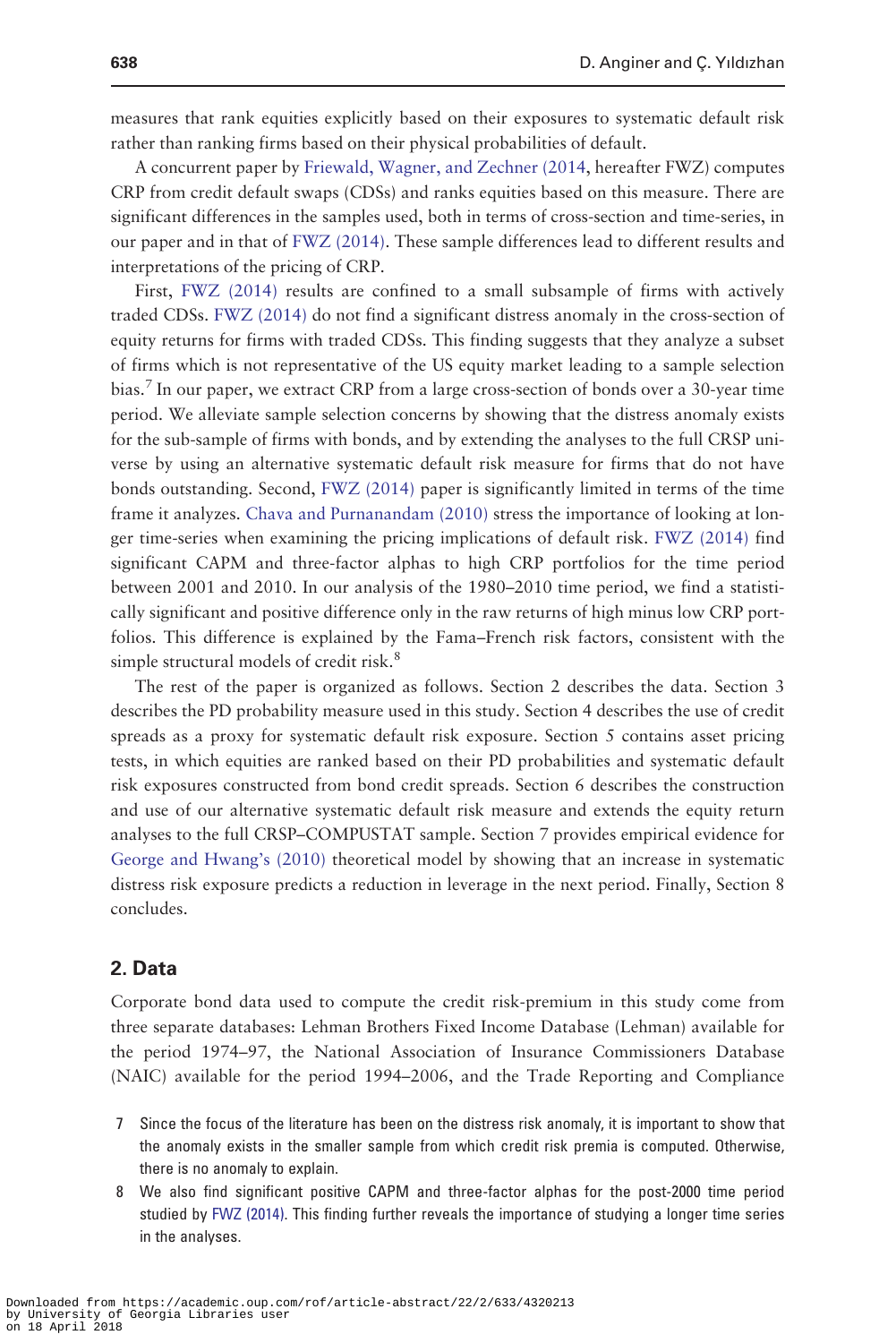Engine (TRACE) system dataset available for the period 2003–10. We also use the Fixed Income Securities Database (FISD) for bond descriptions. Due to the small number of observations prior to 1980, we include only the period 1980–2010 in the analyses that follow. We match the bond information with firm-level accounting and price information obtained from COMPUSTAT and CRSP for the same time period. We exclude financial firms (SIC codes 6000-6999) from the sample. To avoid the influence of microstructure noise, we also exclude firms priced less than 1 dollar.

Our sample includes all US corporate bonds listed in the above datasets that satisfy a set of selection criteria commonly used in the corporate bond literature.<sup>9</sup> We exclude all bonds that are matrix-priced (rather than market-priced) from the sample. We remove all bonds with equity or derivative features (i.e., callable, puttable, and convertible bonds), bonds with warrants, and bonds with floating interest rates. Finally, we eliminate all bonds that have less than 1 year to maturity.

For all selected bonds, we extract beginning of month credit spreads, calculated as the difference between the corporate bond yield and the corresponding maturity-matched treasury rate. There are a number of extreme observations for the variables constructed from the different bond datasets. To ensure that statistical results are not heavily influenced by outliers, we set all observations higher than the 99th percentile value of a given variable to the 99th percentile value. All values lower than the first percentile of each variable are winsorized in the same manner. Using credit spreads we compute CRP as described in the next section. For each firm, we then compute a value-weighted average of that firm's CRP, using market values of the bonds as weights. There are 121,714 firm-months and 1,071 unique firms with CRP and corresponding firm-level accounting and market data. There is no potential survivorship bias in our sample as we do not exclude bonds of firms that have gone bankrupt or bonds that have matured.

We use hazard regressions using historical defaults to compute PD probabilities. Corporate defaults between 1981 and 2010 are identified from the Moody's Default Risk Services' Corporate Default database, SDC Platinum's Corporate Restructurings Database, Lynn M. LoPucki's Bankruptcy Research Database, and [Shumway's \(2001\)](#page-26-0) list of defaults. We choose 1981 as the earliest year for identifying defaults because the Bankruptcy Reform Act of 1978 is likely to have caused the associations between accounting variables and the probability of default to change. Furthermore, we have little corporate bond yield information prior to 1980. In all, we obtain a total of 1,290 firm defaults covering the period 1981–2010. We have complete accounting-based measures for 728 of these defaults. Of these 728 defaults, 118 also have corresponding corporate bond information.

For the full CRSP–COMPUSTAT sample as well as for the subsample of firms that have bonds outstanding we use accounting and market-based variables used by [CHS \(2008\)](#page-24-0) when predicting defaults. The variables we use are the following: NIMTAAVG is a geometrically declining average of past values of the ratio of net income to the market value of total assets; TLMTA is the ratio of total liabilities to the market value of total assets; EXRETAVG is a geometrically declining average of monthly log excess stock returns relative to the S&P 500 index; SIGMA is the standard deviation of daily stock returns over the previous 3 months; RSIZE is the log ratio of market capitalization to the market value of the S&P 500 index; CASHMTA is the ratio of cash to the market value of total assets; MB is the market-to-book

9 See for instance [Duffee \(1999\);](#page-25-0) [Collin-Dufresne, Goldstein, and Martin \(2001\)](#page-24-0); and [Avramov,](#page-24-0) [Jostova, and Philipov \(2007\)](#page-24-0).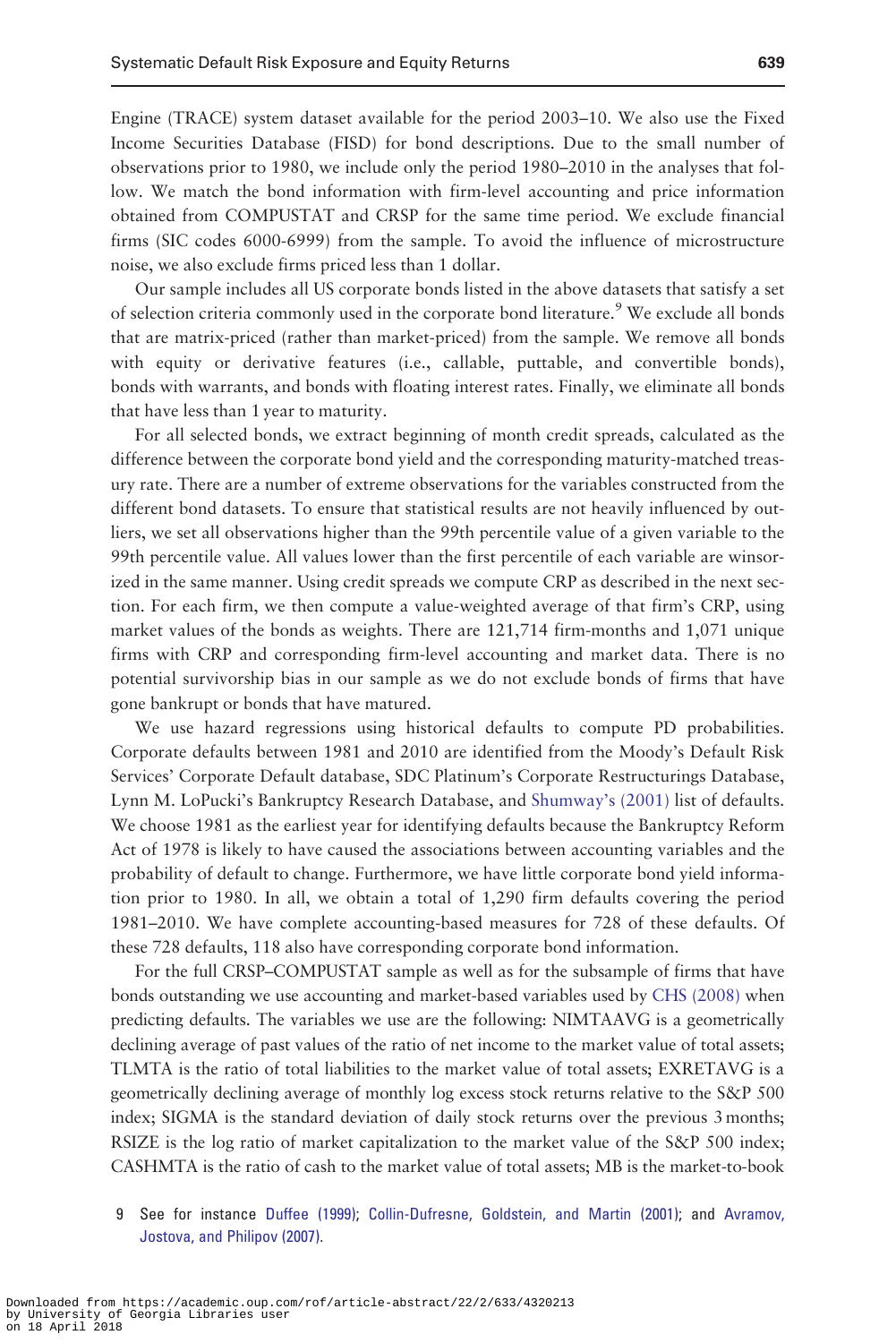ratio, PRICE is the log price per share winsorized at \$15 for shares priced above \$15; DD is the [Merton \(1974\)](#page-25-0) "distance-to-default (DD)" measure, which is the difference between the asset value of the firm and the face value of its debt, scaled by the standard deviation of the firm's asset value. These variables are described in detail in the Appendix.

The bond sample covers a small portion of the total number of companies, but a substantial portion in terms of total market capitalization. For instance, in the year 1997, the number of firms with active bonds in our sample constitutes about 4% of all the firms in the market. However, in terms of market capitalization, the dataset captures about 40% of aggregate equity market value in 1997. We compute summary statistics for default measures and financial characteristics of the companies in our bond sample and for all companies in CRSP. These results are summarized in [Table I](#page-8-0). As not all companies issue bonds, it is important to discuss the limitations of our bond dataset. Not surprisingly, companies in the bond sample are larger and show a slight value tilt. They also have higher profitability, more leverage, and higher equity returns; they hold less cash and are less likely to default. There is, however, significant dispersion in size, market-to-book ratio, default probability, and credit spread values of firms in the bond sample. To ensure that our results are not driven by sample selection, in Section 5, we show that when firms are ranked based on PD probabilities the distress anomaly is observed in the Bond sample. In Section 6, we extend the analyses to the CRSP/COMPUSTAT sample.

# 3. Physical Default Probabilities

There is a vast literature on modeling the probability of default. In this paper, we utilize dynamic models of default prediction ([Shumway, 2001;](#page-26-0) [Chava and Jarrow, 2004;](#page-24-0) [CHS,](#page-24-0) [2008](#page-24-0)), that avoid biases of static models by adjusting for potential duration dependence issues. We compute PD probabilities by estimating a hazard regression using the set of defaults described in the previous section. We use information available at the end of the calendar month to predict defaults 12 months ahead. Specifically, we assume that the probability of default in 12 months, conditional on survival in the dataset for 11 months, is given by:

$$
PD_{i,t-1}(Y_{i,t-1+12} = 1|Y_{i,t-2+12} = 0) = \frac{1}{1 + \exp(\beta X_{i,t-1})},
$$
\n(1)

where  $Y_{i,t-1+12}$  is an indicator that equals one if the firm defaults in 12 months conditional on survival for 11 months.  $X_{i,t-1}$  is a vector of explanatory variables available at the time of prediction. We use accounting and market-based variables used in [CHS \(2008\)](#page-24-0) when predicting defaults. In addition we use [Merton's \(1974\)](#page-25-0) distance to default measure that has been utilized in a number of previous studies. All the variables included in the hazard regressions are described in detail in the Appendix. We use quarterly accounting variables lagged by 2 months and market variables lagged by 1 month to ensure that this information is available at the time of default prediction.

We run two sets of hazard regressions, one using the sample of firms in the Bond sample, and the other using all firms in the CRSP–COMPUSTAT sample. As mentioned earlier, to ensure that our results are not driven by sample selection, we construct PD probabilities for the Bond sample using coefficients obtained from hazard regressions that use only the firms in the Bond sample. This ensures that the distress anomaly documented by the prior literature exists for the subset of firms that have bonds outstanding.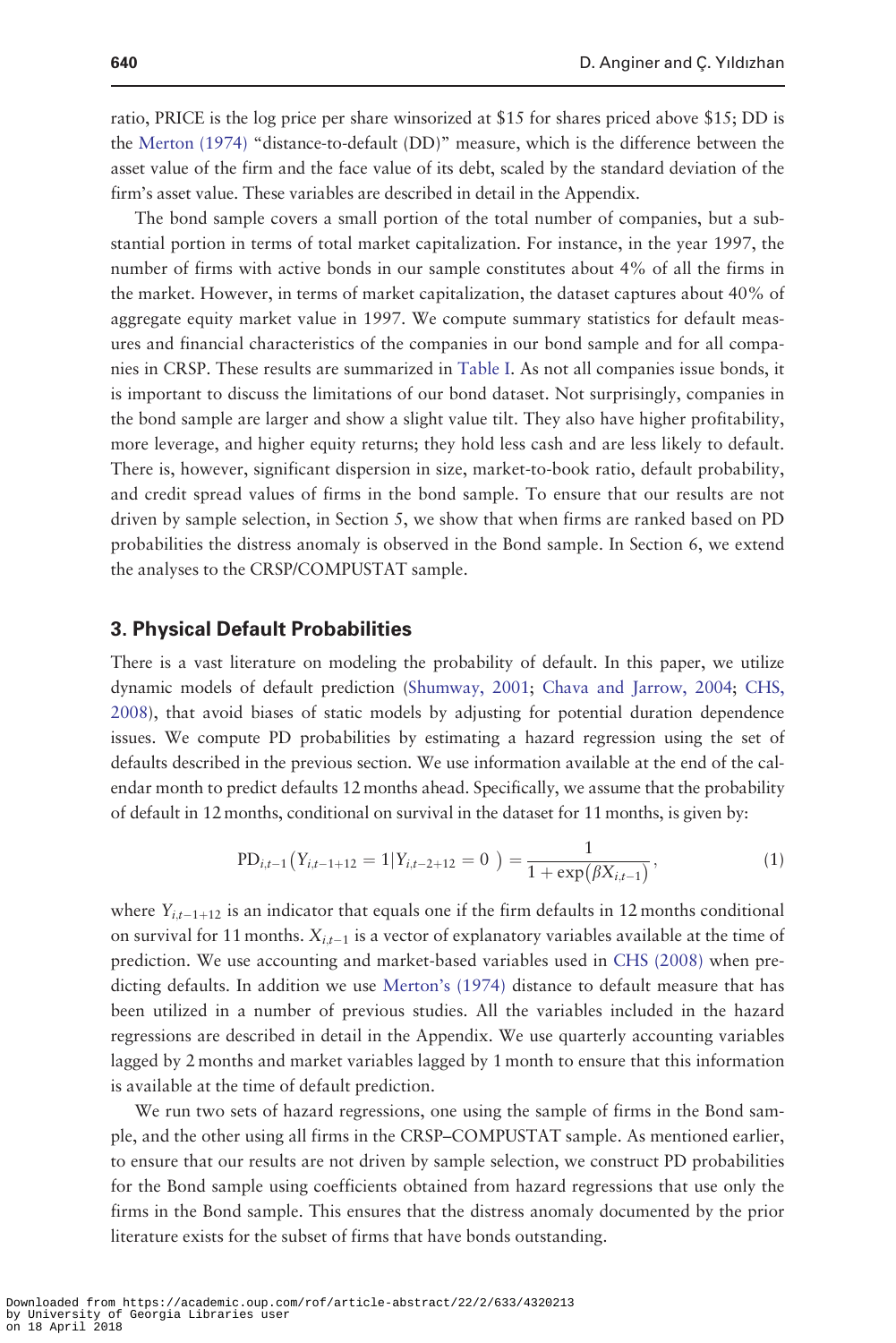<span id="page-8-0"></span>

|                             |                                                                                                                                                                                                                                                                                                                                                                                                                                                                                                 |                                                                                                                                                                                                         |                                                                                                                                                                                                                                                                                                                                                                                                                                                               |             | Difference      | $0.189***$ | $-4,053.4***$ | $0.041***$ | $-0.008***$ | $-0.005***$ | $-0.123***$  | $-2.677***$  | $0.018***$ | $0.017***$    | $-0.519***$ | $3.762***$ | $-1.290***$ |
|-----------------------------|-------------------------------------------------------------------------------------------------------------------------------------------------------------------------------------------------------------------------------------------------------------------------------------------------------------------------------------------------------------------------------------------------------------------------------------------------------------------------------------------------|---------------------------------------------------------------------------------------------------------------------------------------------------------------------------------------------------------|---------------------------------------------------------------------------------------------------------------------------------------------------------------------------------------------------------------------------------------------------------------------------------------------------------------------------------------------------------------------------------------------------------------------------------------------------------------|-------------|-----------------|------------|---------------|------------|-------------|-------------|--------------|--------------|------------|---------------|-------------|------------|-------------|
|                             |                                                                                                                                                                                                                                                                                                                                                                                                                                                                                                 |                                                                                                                                                                                                         |                                                                                                                                                                                                                                                                                                                                                                                                                                                               |             |                 |            |               |            |             |             |              |              |            |               |             |            |             |
|                             |                                                                                                                                                                                                                                                                                                                                                                                                                                                                                                 |                                                                                                                                                                                                         |                                                                                                                                                                                                                                                                                                                                                                                                                                                               |             | P75             | 2.268      | 3,811.6       | 0.070      | 0.016       | 0.012       | 0.708        | $-7.113$     | 0.020      | 0.023         | 2.708       | 0.048      | 10.643      |
|                             |                                                                                                                                                                                                                                                                                                                                                                                                                                                                                                 |                                                                                                                                                                                                         |                                                                                                                                                                                                                                                                                                                                                                                                                                                               |             | P <sub>50</sub> | 1.486      | ,297.2        | 0.028      | 0.000       | 0.008       | 0.535        | $-7.701$     | 0.015      | 0.018         | 2.708       | 0.031      | 7.518       |
|                             |                                                                                                                                                                                                                                                                                                                                                                                                                                                                                                 |                                                                                                                                                                                                         |                                                                                                                                                                                                                                                                                                                                                                                                                                                               | Bond sample | P25             | 0.999      | 417.5         | 0.010      | $-0.017$    | 0.003       | 0.360        | $-8.724$     | 0.012      | 0.014         | 2.708       | 0.020      | 5.063       |
|                             |                                                                                                                                                                                                                                                                                                                                                                                                                                                                                                 |                                                                                                                                                                                                         |                                                                                                                                                                                                                                                                                                                                                                                                                                                               |             | STD             | 1.131      | 17,251.1      | 0.058      | 0.030       | 0.008       | 0.229        | 1.160        | 0.010      | 0.010         | 0.263       | 0.067      | 5.856       |
|                             |                                                                                                                                                                                                                                                                                                                                                                                                                                                                                                 |                                                                                                                                                                                                         |                                                                                                                                                                                                                                                                                                                                                                                                                                                               |             | Mean            | 1.794      | 5,327.7       | 0.050      | 0.001       | 0.008       | 0.536        | .8.031       | 0.018      | 0.020         | 2.635       | 0.043      | 8.384       |
|                             |                                                                                                                                                                                                                                                                                                                                                                                                                                                                                                 |                                                                                                                                                                                                         |                                                                                                                                                                                                                                                                                                                                                                                                                                                               |             | P75             | 2.644      | 271.6         | 0.114      | 0.018       | 0.012       | 0.643        | $-9.617$     | 0.044      | 0.046         | 2.708       | 0.078      | 8.177       |
|                             |                                                                                                                                                                                                                                                                                                                                                                                                                                                                                                 |                                                                                                                                                                                                         |                                                                                                                                                                                                                                                                                                                                                                                                                                                               |             | P <sub>50</sub> | 1.533      | 91.8          | 0.070      | $-0.006$    | 0.005       | 0.374        | 10.790       | 0.028      | 0.030         | 2.431       | 0.039      | 5.024       |
|                             |                                                                                                                                                                                                                                                                                                                                                                                                                                                                                                 | capitalization to the market value of the S&P 500 index. IDIOVOL is the standard deviation of regression errors obtained from                                                                           | on the Fama and French (1993) factors. TOTVOL is the standard deviation of daily stock returns over the previous 12 months.                                                                                                                                                                                                                                                                                                                                   | CRSP sample | P25             | 0.900      | $20.7$        | 0.024      | $-0.034$    | $-0.001$    | 0.159        | $-11.907$    | 0.018      | 0.020         | 1.646       | 0.021      | 2.906       |
|                             |                                                                                                                                                                                                                                                                                                                                                                                                                                                                                                 |                                                                                                                                                                                                         |                                                                                                                                                                                                                                                                                                                                                                                                                                                               |             | <b>STD</b>      | 1.466      | 5,713.0       | 0.091      | 0.043       | 0.015       | 0.282        | 1.604        | 0.027      | 0.028         | 0.705       | 0.155      | 39.000      |
|                             |                                                                                                                                                                                                                                                                                                                                                                                                                                                                                                 |                                                                                                                                                                                                         |                                                                                                                                                                                                                                                                                                                                                                                                                                                               |             | Mean            | 1.983      | 1,273.8       | 0.091      | $-0.010$    | 0.003       | 0.413        | $-10.708$    | 0.035      | 0.037         | 2.116       | 0.081      | 7.094       |
| Table I. Summary statistics | Table I reports summary statistics for firm characteristics and distress measures for companies in the CRSP sample (left panel) and the bond sample (right<br>EXRETAVG is a geometrically declining average of monthly log excess stock returns relative to the S&P 500 index. NIMTAAVG is a geometrically declining aver-<br>panel). MB is the market-to-book ratio, and ME is market capitalization in millions of dollars. CASHMTA is the ratio of cash to the market value of total assets. | age of past values of the ratio of net income to the market value of total assets. TLMTA is the ratio of total liabilities to the market value of total assets, and<br>RSIZE is the log ratio of market | PRICE is the log price per share winsorized at \$15. PD is the physical probability of default reported as a percentage. DD is the Merton distance-to-default meas-<br>ure. The Appendix describes how these variables are calculated. P25, P50, and P75 represent 25th, 50th, and 75th percentiles, respectively. Statistical signifi-<br>cance at the 10%, 5%, and 1% levels is denoted by *, **, and ***, respectively.<br>regressing daily excess returns |             | Variables       |            | МE            | CASHMTA    | EXRETAVG    | NIMTAAVG    | <b>TLMTA</b> | <b>RSIZE</b> | DIOVOL     | <b>TOTVOL</b> | PRICE       | $PD * 100$ | <b>DD</b>   |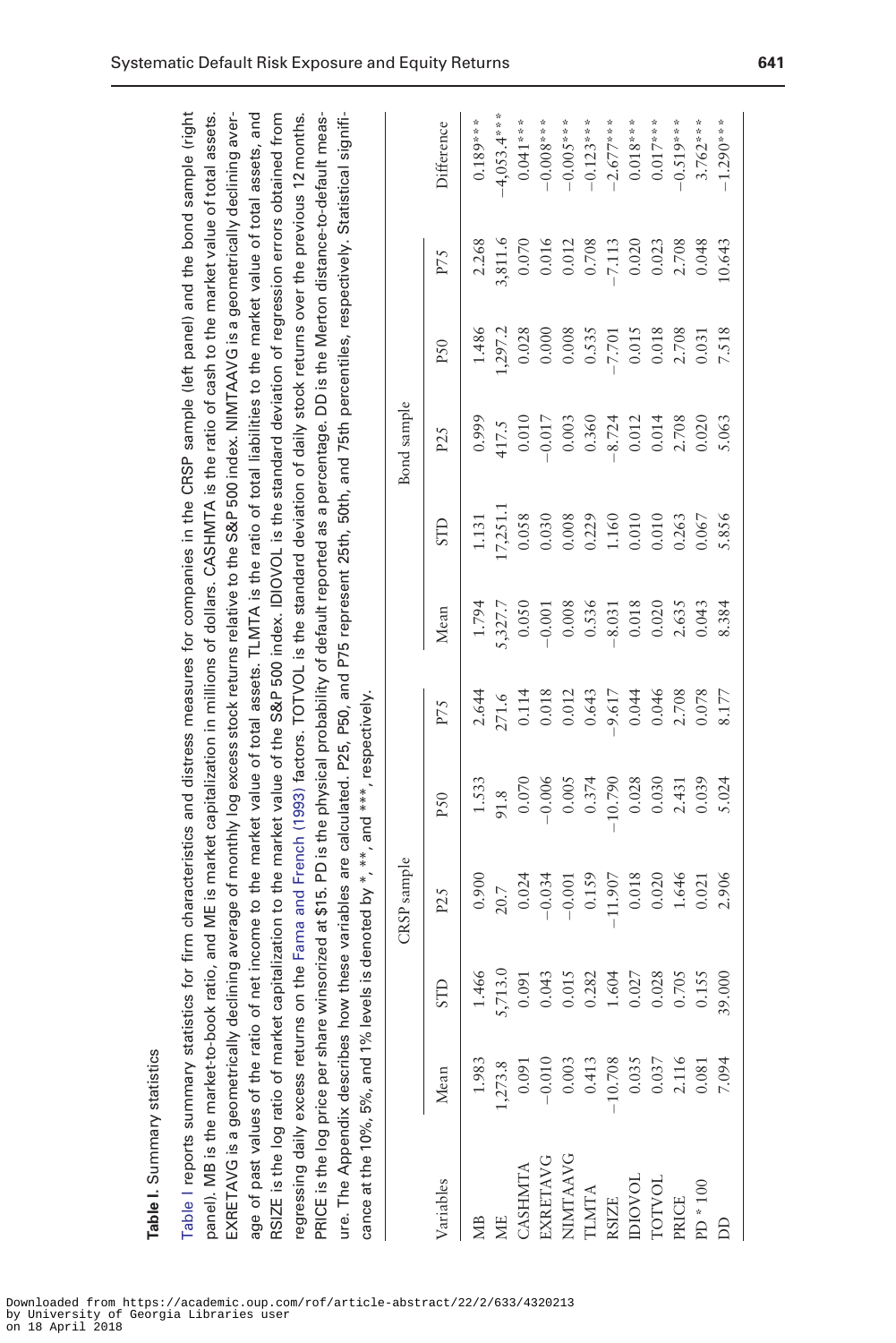<span id="page-9-0"></span>[Table II](#page-10-0) reports the results from the hazard regressions. In the first column, we use the same covariates (NIMTAAVG, TLMTA, EXRETAVG, SIGMA, RSIZE, CASHMTA, MB, and PRICE) used in [CHS \(2008\)](#page-24-0) to predict corporate defaults. The sample includes all CRSP– COMPUSTAT firms for the 1980–2010 time period. As a comparison, we report the estimates from the [CHS \(2008\)](#page-24-0) study in column 2. The coefficient estimates from these two regressions are very similar, suggesting that our default dataset, although smaller than the [CHS \(2008\)](#page-24-0) default dataset, captures a significant portion of the variation in firm defaults. In column 3, we limit the sample to firms with only bonds outstanding. Relative value (MB), liquidity position (CASHMTA), and share price (PRICE) are no longer statistically significant predictors of failure. In the bond sample, relatively larger firms are less likely to default, consistent with the full CRSP–COMPUSTAT sample. We also use Merton's distance to default (DD) measure as a predictor of defaults in the bond sample (reported in Column 6). We obtain qualitatively similar results to those in the full CRSP–COMPUSTAT sample using our own set of defaults (reported in Column 4) as well as when compared with [CHS \(2008\)](#page-24-0) results (reported in Column 5).

# 4. Using Corporate Spread to Measure Systematic Default Risk Exposure

There is now a significant body of research that shows that compensation for default risk constitutes a considerable portion of credit spreads.<sup>10</sup> We create our first systematic default risk exposure measure by extracting the CRP component from the credit spreads. Although credit risk makes up a significant portion of corporate spreads, liquidity risk and taxes have also been shown to be important (Elton *et al.*[, 2001](#page-25-0); [Chen, Lesmond, and Wei, 2007](#page-24-0); [Driessen and](#page-25-0) [de Jong, 2007](#page-25-0)). In computing the CRP, we take into account expected losses, taxes, and liquidity effects, and use only the fraction of the spread that is likely to be due to systematic default risk exposure. We follow [Driessen and de Jong \(2007](#page-25-0)); Elton et al. [\(2001](#page-25-0)); and [Campello, Chen, and Zhang \(2008\)](#page-24-0) and compute the CRP for each bond  $i$  and month  $t$  as:

$$
CRP_{i,t} = [(PD_{i,t} \times (1 - L_{i,t}) + (1 - PD_{i,t})) \times (1 + CY_{i,t})^{\tau}]^{\frac{1}{\tau}} - (1 + YG_{i,t}) - TX_{i,t} - LQ_{i,t},
$$
\n(2)

In Equation (2), PD is the  $\tau$ -year physical probability of default for firm i in month  $t.^{11}$  L is the loss rate in the event of default. We follow Elton *et al.* [\(2001\)](#page-25-0) and [Driessen and de Jong](#page-25-0)

- 10 [Huang and Huang \(2003\)](#page-25-0), using the [Longstaff–Schwartz \(1995\)](#page-25-0) model, find that distress risk accounts for 39%, 34%, 41%, 73%, and 93% of the corporate bond spreads, respectively, for bonds rated AA, A, BAA, BA, and B. [Longstaff, Mithal, and Neis \(2005\)](#page-25-0) use the information in CDS to obtain direct measures of the size of the default and non-default components in corporate spreads. They find that the default component represents 51% of the spread for AAA/AA-rated bonds, 56% for A-rated bonds, 71% for BBB-rated bonds, and 83% for BB-rated bonds. [Blanco,](#page-24-0) [Brennan, and Marsh \(2005\)](#page-24-0) and [Zhu \(2006\)](#page-26-0) show significant similarity in the information content of CDS spreads and bond credit spreads with respect to default.
- 11 We compute physical default probabilities using the sample and variables from Column 3 of Table II. We form ten groups (similar to rating categories) based on estimated 1 year default probabilities. We then compute the 1 year transition matrix for the ten groups as in Moody's (2011). We also compute cumulative physical default probabilities for each group up to 10 years. To compute cumulative physical default probabilities beyond 10 years, we use the 1 year transition matrix assuming it remains constant. We obtain similar results if we use Moody's (2011) cumulative physical default probabilities and 1 year transition matrix.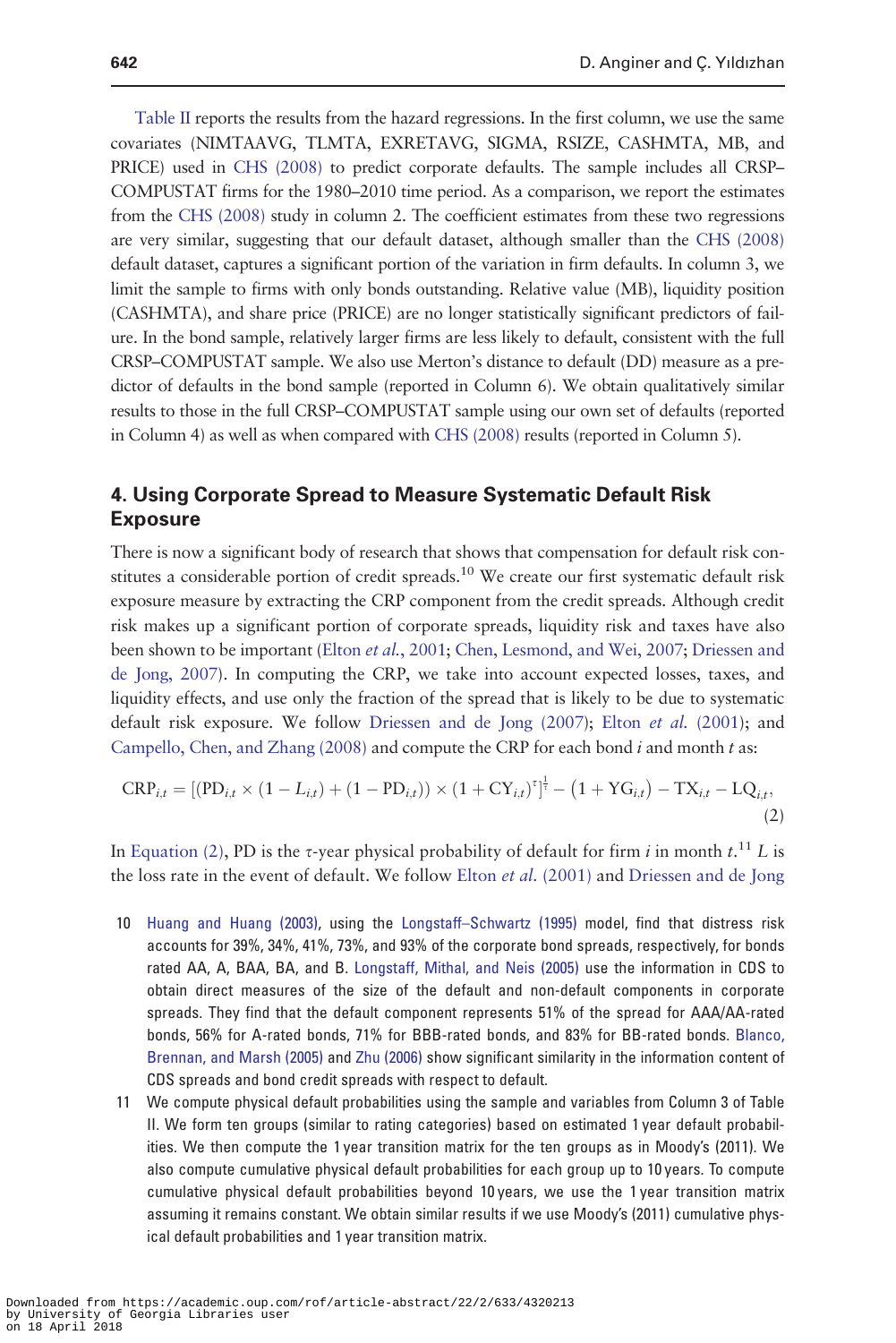#### <span id="page-10-0"></span>Table II. Default prediction

Table II reports results from hazard regressions of the default indicator on the predictor variables. The data are constructed such that all of the predictor variables are observable 12 months before the default event. NIMTAAVG is a geometrically declining average of past values of the ratio of net income to the market value of total assets. TLMTA is the ratio of total liabilities to the market value of total assets. EXRETAVG is a geometrically declining average of monthly log excess stock returns relative to the S&P 500 index. SIGMA is the standard deviation of daily stock returns over the previous 3 months. RSIZE is the log ratio of market capitalization to the market value of the S&P 500 index. CASHMTA is the ratio of cash to the market value of total assets. MB is the market-to-book ratio; PRICE is the log price per share truncated at \$15, and DD is Merton's distance-to-default. These variables are described in detail in the Appendix. Results under "All Firms" are estimates computed using the full CRSP–COMPUSTAT sample of defaults with available accounting information. Results under "CHS Sample" show the estimates [CHS \(2008\)](#page-24-0) report in their paper. Results under "Firms with Bonds" are estimates computed using the sample of defaults from companies that have issued bonds with available accounting information. Absolute values of z-statistics are reported in parentheses below coefficient estimates. McFadden pseudo- $R^2$  values are reported for each regression. Statistical significance at the 10%, 5%, and 1% levels is denoted by  $*, **$ , and  $***$ , respectively.

| Sample<br>period: | (1)<br>1981-2010 | (2)<br>1963-2003 | (3)<br>1981-2010 | (4)<br>1981-2010 | (5)<br>1981-2010 | (6)<br>1981-2010 |
|-------------------|------------------|------------------|------------------|------------------|------------------|------------------|
| Lag (months)      | 12               | 12               | 12               | 12               | 12               | 12               |
| <b>NIMTAAVG</b>   | $-21.989***$     | $-20.260***$     | $-18.308***$     |                  |                  |                  |
|                   | (10.33)          | (18.09)          | (2.74)           |                  |                  |                  |
| <b>TLMTA</b>      | $2.188***$       | $1.420***$       | $1.503***$       |                  |                  |                  |
|                   | (16.84)          | (16.23)          | (2.76)           |                  |                  |                  |
| <b>EXRETAVG</b>   | $-7.871***$      | $-7.13***$       | $-6.241**$       |                  |                  |                  |
|                   | (10.28)          | (14.15)          | (2.13)           |                  |                  |                  |
| <b>SIGMA</b>      | $1.461***$       | $1.410***$       | $1.774***$       |                  |                  |                  |
|                   | (11.19)          | (16.49)          | (5.17)           |                  |                  |                  |
| <b>RSIZE</b>      | $-0.063***$      | $-0.045**$       | $-0.614***$      |                  |                  |                  |
|                   | (4.21)           | (2.09)           | (7.28)           |                  |                  |                  |
| <b>CASHMTA</b>    | $-1.516***$      | $-2.130***$      | $-1.064$         |                  |                  |                  |
|                   | (7.85)           | (8.53)           | (1.21)           |                  |                  |                  |
| MB                | $0.085***$       | $0.075***$       | 0.127            |                  |                  |                  |
|                   | (2.63)           | (6.33)           | (0.91)           |                  |                  |                  |
| PRICE             | $-0.167*$        | $-0.058$         | $-0.017$         |                  |                  |                  |
|                   | (1.74)           | (1.40)           | (0.95)           |                  |                  |                  |
| DD                |                  |                  |                  | $-0.356***$      | $-0.345***$      | $-0.460***$      |
|                   |                  |                  |                  | (17.18)          | (33.73)          | (8.07)           |
| <b>CONSTANT</b>   | $-9.718***$      | $-9.160***$      | $-13.844***$     | $-3.401***$      | Not              | $-2.634***$      |
|                   | (18.12)          | (30.89)          | (8.90)           | (48.52)          | Reported         | (11.10)          |
| Observations      | 993,560          | 1,565,634        | 54,551           | 993,560          | 1,565,634        | 54,551           |
| Defaults          | 728              | 1,968            | 118              | 728              | 1,968            | 118              |
| Pseudo- $R^2$     | 0.134            | 0.114            | 0.156            | 0.083            | 0.066            | 0.129            |
| Sample type       | All firms        | CHS sample,      | Firms            | All firms        | CHS sample,      | Firms            |
|                   | in CRSP-         | CHS (2008)       | with             | in CRSP-         | CHS (2008)       | with             |
|                   | <b>COMPUSTAT</b> |                  | bonds            | <b>COMPUSTAT</b> |                  | bonds            |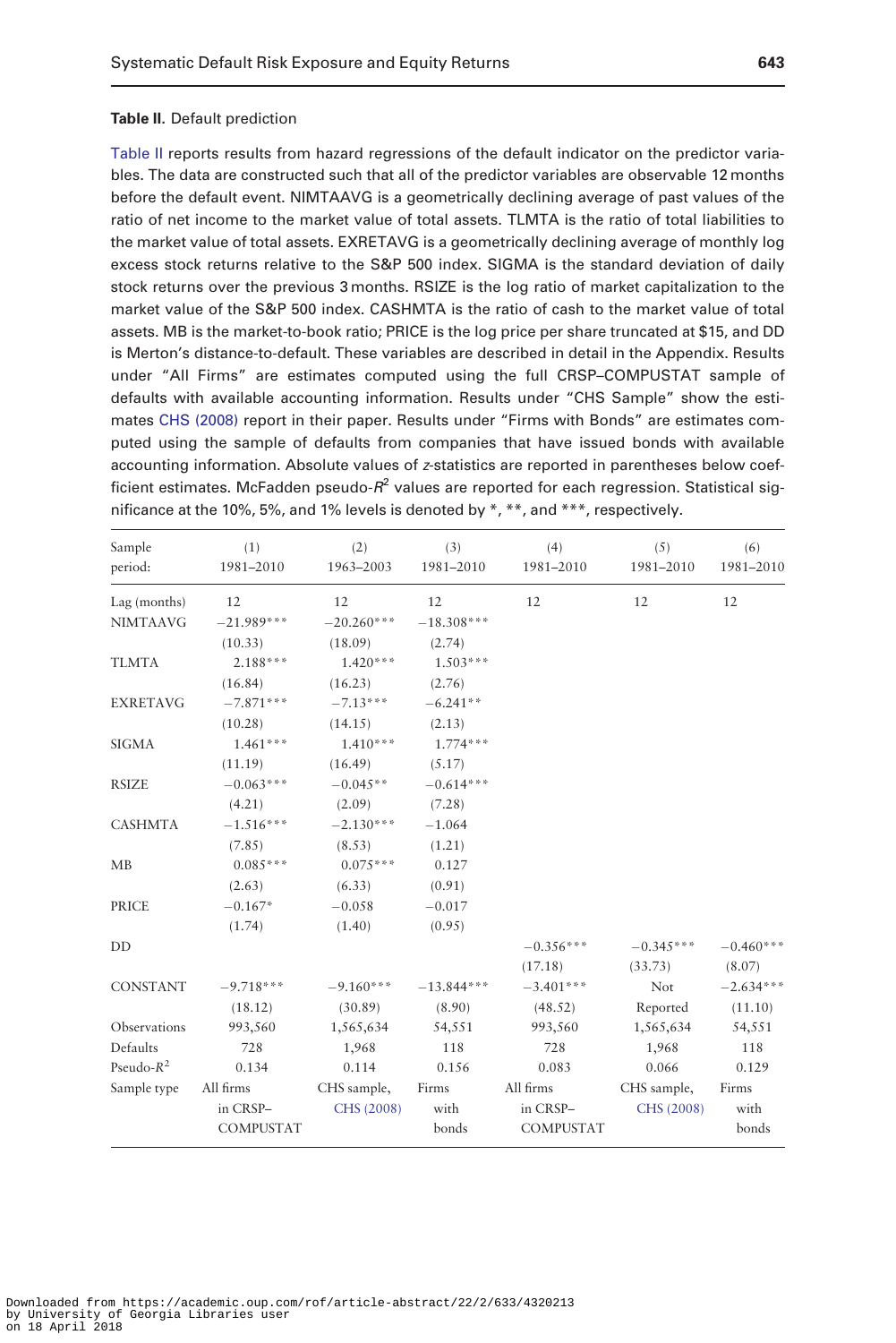[\(2007\)](#page-25-0) and use historical loss rates reported in [Altman and Kishore \(1998\)](#page-24-0) by rating category. The loss rates vary from 32% for AAA-rated firms to 62% for CCC-rated firms. CY is the  $\tau$ -maturity corporate bond yield, and YG is the corresponding maturity-matched treasury yield. The equation assumes that all losses are incurred at maturity.

Because bond investors have to pay state and local taxes on bond coupons whereas treasury bond investors do not, we also remove this tax differential from the corporate yields. Expected tax costs, TX, are computed as:  $[(1 - PD_{i,t}) \times \text{Coupon}_{i,t} + PD_{i,t} \times$  $(1 - L_{i,t})$   $\times$  TR. The first part of this equation captures the coupon rate, Coupon, conditional on default. The second part captures the tax refund in the event of default. TR is the effective tax rate and following Elton *et al.* [\(2001\)](#page-25-0) is set to  $4.875\%$ .

The recent literature emphasizes the role of liquidity risk in the pricing of corporate bonds ([Downing, Underwood, and Xing, 2005](#page-25-0); [Driessen and de Jong, 2007](#page-25-0); [Lin, Wang,](#page-25-0) [and Wu, 2011\)](#page-25-0). We explicitly account for the liquidity effect in credit spreads by computing liquidity risk premium for each bond in our dataset. The analysis follows [Driessen](#page-25-0) [and de Jong \(2007\)](#page-25-0) and is based on a linear multifactor asset pricing model in which expected corporate bond returns are explained by their exposure to market risk and liquidity risk factors.<sup>12</sup> We consider two types of liquidity risk, one originating from the equity market and another one originating from the treasury market. For the stock market, we use the liquidity innovations of [Pastor and Stambaugh \(2003\);](#page-26-0) for the treasury market, we use changes in quoted bid-ask spreads on long-term treasury bonds.<sup>13</sup> We compute expected bond returns for eleven rating-maturity groups using [Equation \(2\)](#page-9-0), and use a cross-sectional regression to compute risk premium associated with liquidity innovations in the stock and treasury markets.<sup>14</sup> We then subtract the computed liquidity premium, LQ, from the corporate bond spreads with the corresponding rating and maturity. Since the cross-sectional variation in liquidity and tax effects is low by construction, we obtain similar results if we compute CRP without taking into account liquidity and tax effects in the corporate bond spreads.

Our results are in line with the findings in the literature (Elton et al.[, 2001](#page-25-0); [Driessen](#page-25-0) [and de Jong, 2007](#page-25-0); [Campello, Chen, and Zhang, 2008\)](#page-24-0). [Figure 2](#page-12-0) plots the computed expected losses, taxes, and liquidity premium against corporate spreads. In the rest of this paper, we use the portion of credit spreads that compensates for systematic default risk exposure, net of expected losses, taxes, and liquidity premium. We call this variable CRP.

It is possible that the CRP may contain risk premia that is not purely due to distress risk. For instance, if the stock and bond markets are integrated, traditional capital structure theory implies that a company's equity and credit premia will be linked and driven by the same aggregate risk factors. To the extent that the CRP contains premia unrelated to distress risk, they would be captured by the standard risk factors in the factor regressions we carry out in the next two sections.

- 12 As in [Driessen and de Jong \(2007\)](#page-25-0) we also included changes in implied market volatility orthogonalized by market returns as an additional factor, and we obtained similar results.
- 13 We thank Alex Hsu for providing the data on treasury bid–ask quotes.
- 14 We refer to bonds with maturity greater than 7 years as having "long maturity" and with maturity less than 7 years as having "short maturity."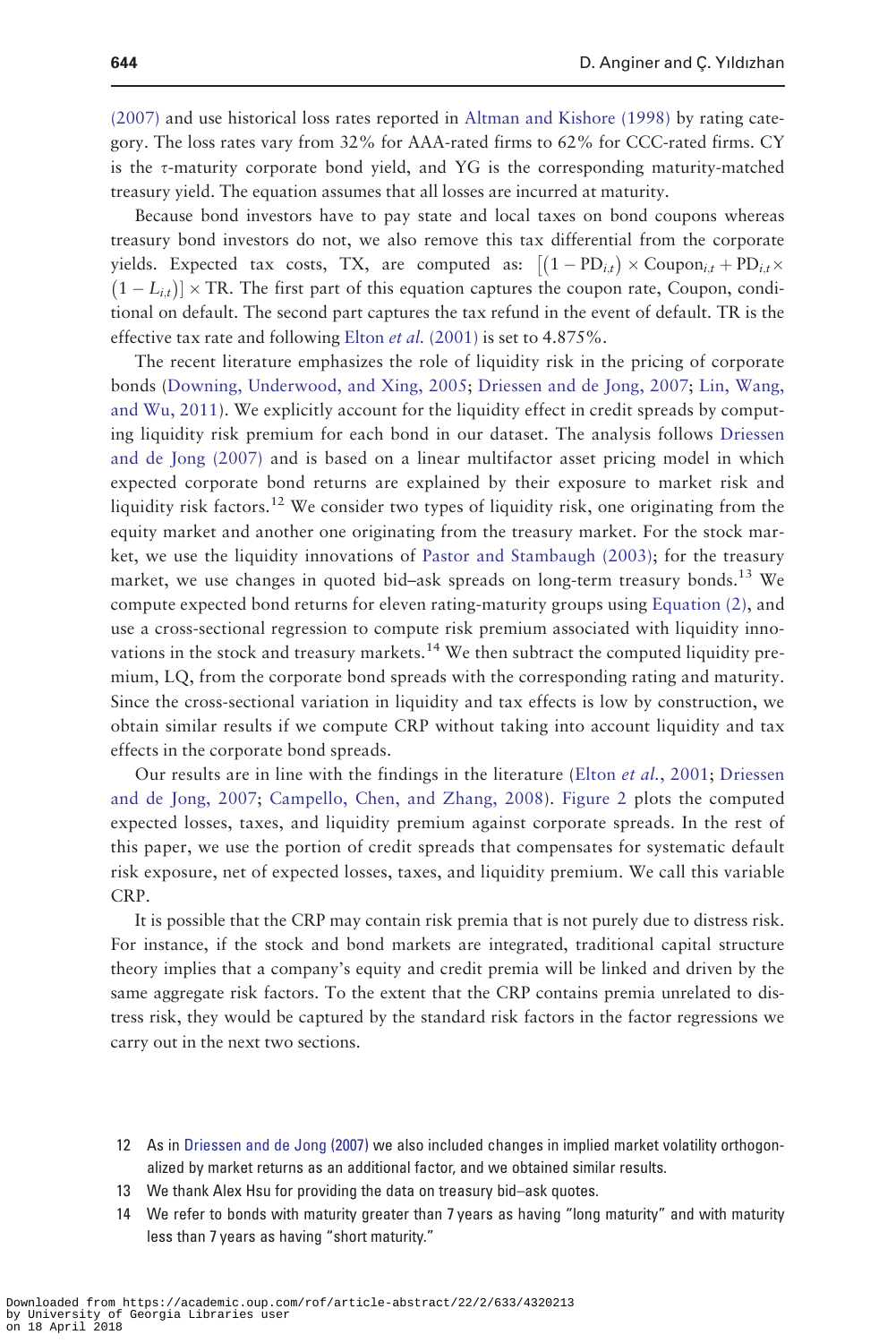<span id="page-12-0"></span>



Notes: This figure plots the expected losses, taxes, and liquidity premium components of corporate spreads. The estimation of these components is described in Section 4. Bonds with maturity greater than 7 years are referred to as having "long maturity" and bonds with maturity less than 7 years are referred to as having "short maturity."

# 5. Pricing of Distress Risk

# 5.1 Physical PDs and Equity Returns

In this section, we analyze the relationship between PD probabilities and future stock returns using the full cross-section of firms in the CRSP–COMPUSTAT sample as well as using the firms that have bonds outstanding in the Bond sample. For the CRSP– COMPUSTAT sample we compute default probabilities using coefficients obtained from Column 1 of [Table II.](#page-10-0)<sup>15</sup> For the Bond sample we compute default probabilities using coefficients obtained from Column 3 of [Table II](#page-10-0). In computing these default probabilities, we use quarterly accounting variables lagged by 2 months and market variables lagged by 1 month to ensure that this information is available at the beginning of the month over which default probabilities are measured. We sort stocks in the full CRSP–COMPUSTAT sample into deciles each month from 1981 to 2010 according to their PD probabilities, and compute value-weighted returns for each portfolio. If a delisting return is available, we use the delisting return; otherwise, we use the last available return in CRSP.

We repeat the same analyses for stocks that have bonds outstanding. We construct PD probabilities in the Bond sample using coefficients obtained from hazard regressions using

15 We obtain similar results using CHS coefficients computed on a rolling basis (we thank Jens Hilscher for providing this data), Merton's distance-to-default (DD) measure, Ohlson's O-score, and Altman's z-score, which are not reported to save space.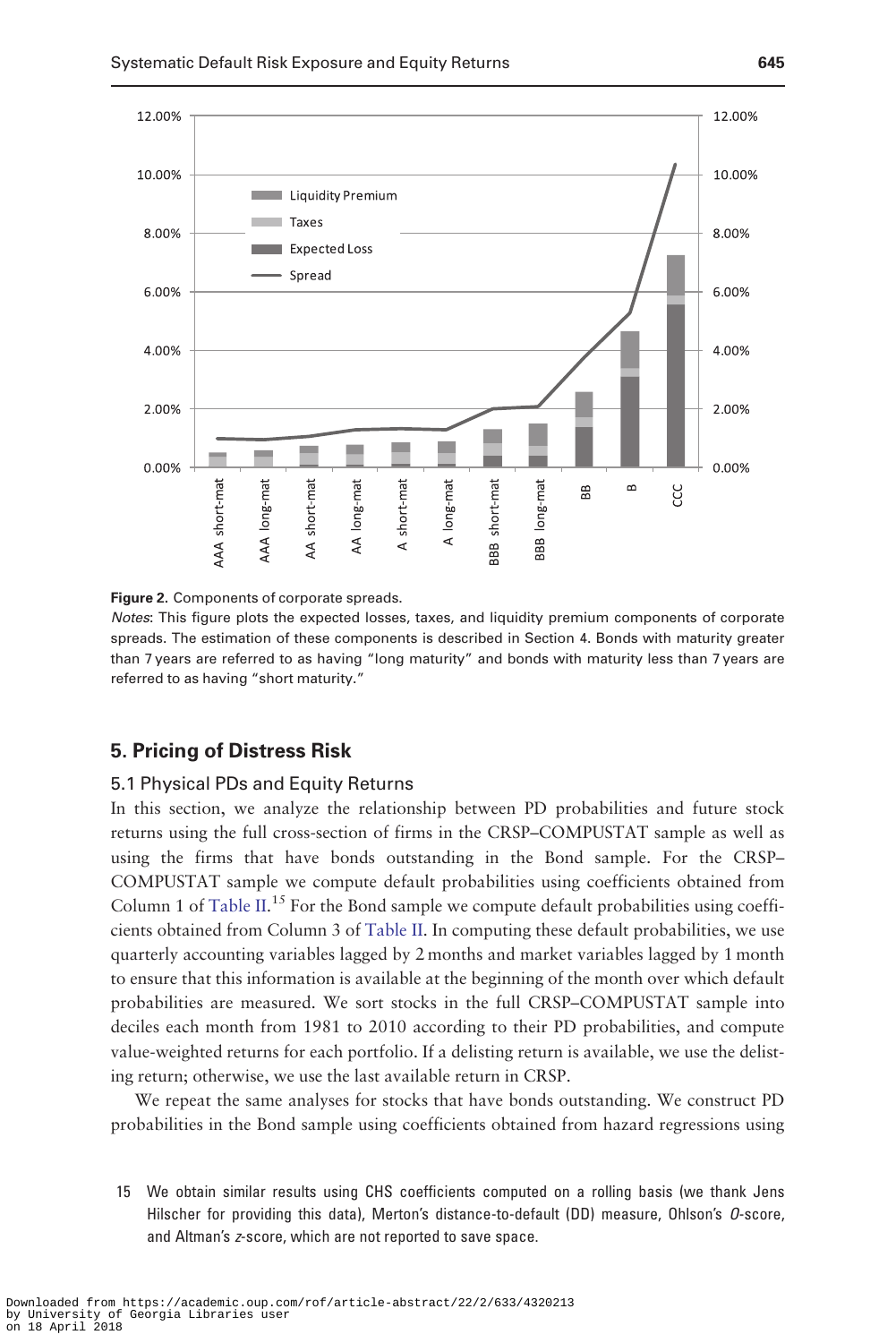the bond sample. This analysis ensures that the distress risk anomaly observed in the full CRSP–COMPUSTAT sample also exists for the bond sample when firms are ranked using PD probabilities. We compute value-weighted returns for these decile portfolios on a monthly basis and regress the portfolio return in excess of the risk-free rate on the market (MKT), size (SMB), value (HML), and momentum (MOM) factors, to compute CAPM, three- and [Carhart \(1997\)](#page-24-0) four-factor alphas.

In Panel A of [Table III](#page-14-0), we report returns for the ten decile portfolios and the return difference between the top and bottom deciles for the CRSP–COMPUSTAT sample. Our results are consistent with those obtained in previous studies. Stocks in the highest default risk portfolio have significantly lower returns. The difference in returns between the highest and lowest default risk portfolios is -1.18% per month. The alphas from the market and the three- and four-factor models are economically and statistically significant. The monthly four-factor alpha for the zero cost portfolio formed by going long on stocks in the highest default risk decile, and short on stocks in the lowest default risk decile is -0.83% per month.

Portfolio return analyses that utilize historical default probabilities calculated using coefficients from the bond sample are reported in Panel B of [Table III](#page-14-0). The results are weaker for the bond sample, but still economically and statistically significant. Using firms that have credit spread information, the monthly four-factor alpha for the zero cost portfolio formed by going long on stocks in the highest default risk decile and short on stocks in the lowest default risk decile is -0.49%. Distressed stocks load positively on the size and value factors.

As a robustness check, we also compute risk-adjusted returns per unit of distress risk for the bond sample as well as for the CRSP–COMPUSTAT sample. One reason that the distress anomaly is smaller in the bond sample is that the companies in the highest distress decile in the CRSP–COMPUSTAT sample have higher default probabilities than the stocks in the highest distress decile in the bond sample. To take into account the differences in default probabilities, we follow [CHS \(2008\)](#page-24-0) and regress the return of each long-short portfolio onto the differences in log default probabilities including no intercept in the regression. The coefficients from this regression would provide us with a distress premium per unit of log default probability. We use long-short distress portfolio returns adjusted for the Fama–French three-factor model. The coefficient estimate on the log default probability is 6.492 (t-stat = 5.02) for the CRSP–COMPUSTAT sample and 5.657 (t-stat = 3.24) for the bond sample, suggesting that per unit of log default probability, the distress effect is similar in the CRSP–COMPUSTAT and Bond samples. These results are in contrast to [FWZ](#page-25-0) [\(2014\)](#page-25-0) who do not find PD probabilities to be negatively priced in their sample of firms with actively traded CDS contracts.

The analyses in this section show that using PD probabilities computed in the Bond sample and the CRSP–COMPUSTAT sample produces results similar to those of [CHS \(2008\)](#page-24-0) and others in the literature. The distress anomaly persists in our Bond sample when we use physical probabilities of default to rank firms.

#### 5.2 CRP and Equity Returns

In this section, we examine how CRPs are related to future realized equity returns. We sort stocks into deciles from 1981 to 2010, using CRPs in the previous month. We compute value-weighted returns for each portfolio and update the portfolios each month. As before,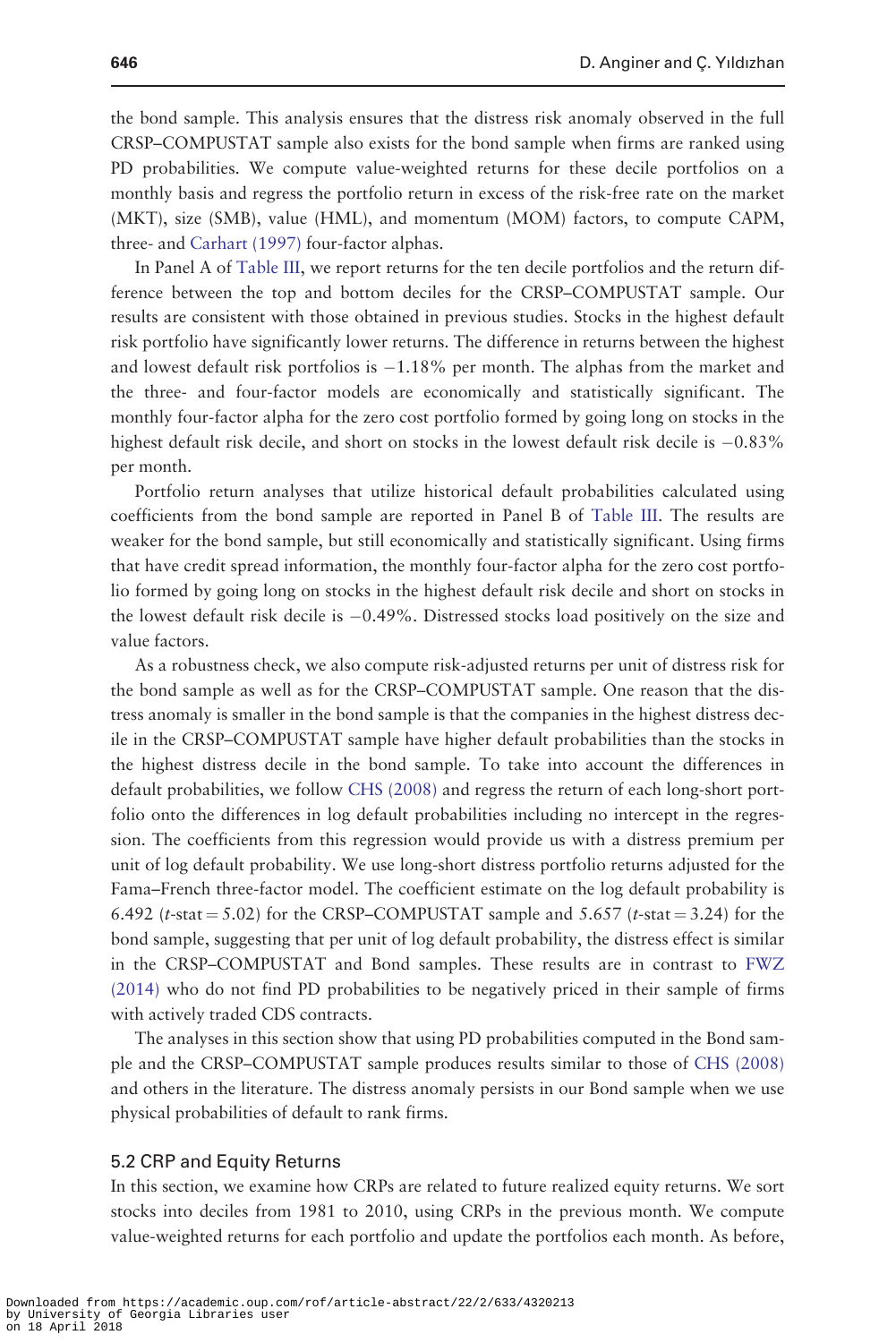<span id="page-14-0"></span>Table III. Distress portfolio returns sorted on PD probabilities

Table III reports the time-series averages of excess returns as well as CAPM, Fama–French three-factor and Carhart four-factor alphas for distress risk portfolios. We sort stocks into deciles each month from January 1981 to December 2010 according to their PD probabilities, obtained at the beginning of the previous month, calculated using the hazard coefficients computed in the full CRSP–COMPUSTAT sample (Panel A) as well as in the bond sample (Panel B). We compute the value-weighted returns for these decile portfolios and calculate portfolio returns in excess of the risk-free rate on a monthly basis. We report the regression coefficients on the market (MKT), size (SMB), and value (HML) factors in both panels for the respective decile portfolios as well as the high-minus-low distress risk hedge portfolio. The factors are obtained from Ken French's website. Absolute values of t-statistics are reported in parentheses below their respective coefficient estimates. Statistical significance at the 10%, 5%, and 1% levels is denoted by \*, \*\*, and \*\*\*, respectively.

Panel A: Monthly equity returns for default risk portfolios in the full CRSP–COMPUSTAT sample

|      | Excess ret.         | CAPM<br>alpha | Three-factor<br>alpha                                      | Four-factor<br>alpha    | <b>MKT</b>                        | <b>SMB</b>        | HML                    |
|------|---------------------|---------------|------------------------------------------------------------|-------------------------|-----------------------------------|-------------------|------------------------|
| Low  | $0.608**$           | 0.166         | $0.433***$                                                 | 0.096                   | $0.879***$                        | $0.109**$         | $-0.462***$            |
|      | (2.01)              | (0.99)        | (2.86)                                                     | (0.72)                  | (23.63)                           | $(2.17)$ $(8.05)$ |                        |
| 2    | $0.569**$           | 0.095         | 0.090                                                      | 0.022                   | $0.898***$                        |                   | $0.110***$ $-0.141***$ |
|      | (2.55)              | (1.51)        | (1.42)                                                     | (0.36)                  | (54.84)                           | (4.66)            | $(-2.72)$              |
| 3    | $0.534**$ 0.092     |               | 0.034                                                      |                         | $0.043$ $1.033***$                |                   | $0.116***$ $-0.071***$ |
|      | $(2.51)$ $(1.48)$   |               | $(0.55)$ $(0.69)$                                          |                         | (60.30)                           | (4.66)            | $(-2.75)$              |
| 4    | $0.553*$            | $-0.059$      | $-0.168**$                                                 |                         | $-0.075$ 1.170***                 |                   | $0.249***$ $0.069**$   |
|      | (1.92)              | $(-0.70)$     | $(-2.06)$                                                  | $(-0.96)$               | (54.03)                           | (7.90)            | (2.13)                 |
| 5    | 0.496               | $-0.175$      | $-0.279***$                                                |                         | $-0.167*$ 1.252***                | $0.367***$        | $-0.021$               |
|      | (1.54)              | $(-1.64)$     | $(-2.73)$                                                  |                         | $(-1.69)$ $(45.85)$               | (9.24)            | $(-0.84)$              |
| 6    | $0.385*$            | $-0.112$      |                                                            | $-0.157$ 0.056 1.254*** |                                   | $0.389***$        | 0.013                  |
|      | (1.70)              |               | $(-0.79)$ $(-1.19)$ $(0.47)$ $(36.52)$                     |                         |                                   | (9.37)            | (0.32)                 |
| 7    | $0.408*$            |               | $-0.089$ $-0.224*$                                         |                         | $-0.043$ $1.245***$ $0.458***$    |                   | 0.031                  |
|      |                     |               | $(1.68)$ $(-0.65)$ $(-1.77)$ $(-0.37)$ $(41.65)$ $(10.52)$ |                         |                                   |                   | (0.68)                 |
| 8    | 0.308               |               | $-0.371***$ $-0.476***$ $-0.280***$ $1.171***$ $0.358***$  |                         |                                   |                   | 0.027                  |
|      | (0.92)              | $(-2.73)$     | $(-3.99)$                                                  |                         | $(-2.61)$ $(36.10)$               | (7.57)            | (0.55)                 |
| 9    | 0.200               |               | $-0.596***$ $-0.653***$ $-0.375***$ $1.425***$ $0.920***$  |                         |                                   |                   | 0.053                  |
|      | (0.44)              | $(-2.17)$     | $(-2.67)$                                                  |                         | $(-2.85)$ $(23.64)$ $(12.44)$     |                   | (0.58)                 |
| High | $-0.576$            |               | $-1.216***$ $-1.509***$ $-0.736***$ $1.511***$ $0.923***$  |                         |                                   |                   | $0.430***$             |
|      | (1.19)              |               | $(3.87)$ $(5.29)$ $(3.24)$ $(21.63)$                       |                         |                                   | (9.82)            | (3.99)                 |
|      | High-Low $-1.184**$ | $-1.382***$   | $-1.942***$                                                |                         | $-0.832***$ $0.632***$ $0.814***$ |                   | $0.892***$             |
|      |                     |               | $(2.34)$ $(2.96)$ $(4.68)$ $(2.64)$ $(5.69)$ $(10.96)$     |                         |                                   |                   | (6.25)                 |

Physical PD's constructed with coefficients from Column (1) of [Table 2](#page-10-0)

Panel B: Monthly equity returns for default risk portfolios in the bond sample

|     | Physical PD's constructed with coefficients from Column (3) of Table II |               |                       |                      |            |             |            |  |
|-----|-------------------------------------------------------------------------|---------------|-----------------------|----------------------|------------|-------------|------------|--|
|     | Excess ret.                                                             | CAPM<br>alpha | Three-factor<br>Alpha | Four-factor<br>Alpha | <b>MKT</b> | <b>SMB</b>  | HML        |  |
| Low | $0.825***$                                                              | $0.382**$     | $0.385**$             | $0.271*$             | $0.891***$ | $-0.274***$ | 0.003      |  |
|     | (3.05)                                                                  | (2.29)        | (2.36)                | (1.65)               | (22.27)    | (5.18)      | (0.05)     |  |
| 2   | $0.425*$                                                                | $0.152*$      | $0.165*$              | 0.103                | $0.913***$ | $-0.271***$ | 0.030      |  |
|     | (1.96)                                                                  | (1.68)        | (1.67)                | (1.42)               | (35.69)    | $(-8.17)$   | (0.88)     |  |
| 3   | $0.551**$                                                               | 0.119         | 0.078                 | 0.070                | $0.935***$ | $-0.183***$ | $0.160***$ |  |
|     | (2.43)                                                                  | (1.18)        | (0.85)                | (0.67)               | (44.08)    | $(-5.91)$   | (5.00)     |  |

(continued)

Downloaded from https://academic.oup.com/rof/article-abstract/22/2/633/4320213 by University of Georgia Libraries user on 18 April 2018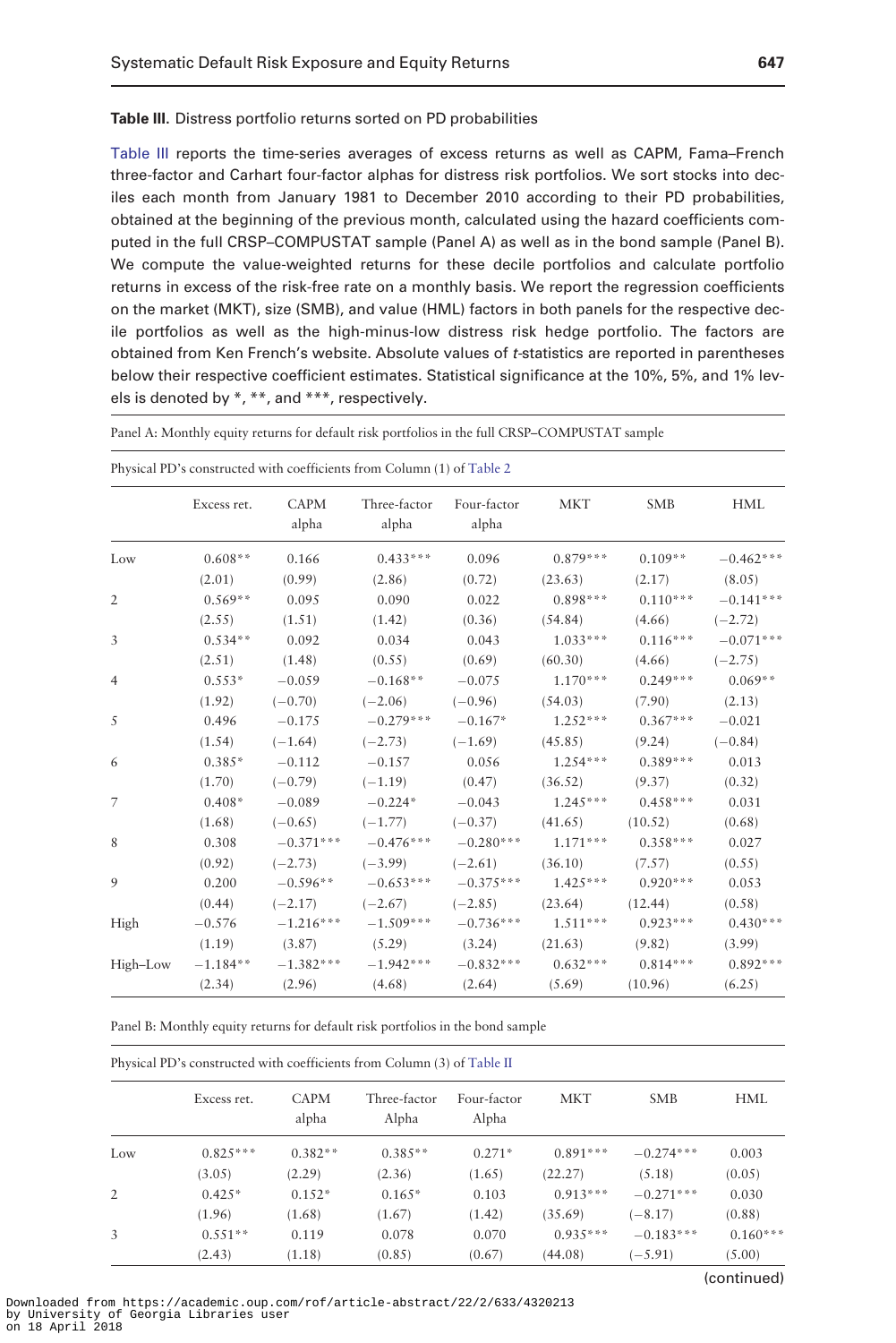|                | Physical PD's constructed with coefficients from Column (3) of Table II |                      |                       |                      |            |             |            |  |
|----------------|-------------------------------------------------------------------------|----------------------|-----------------------|----------------------|------------|-------------|------------|--|
|                | Excess ret.                                                             | <b>CAPM</b><br>alpha | Three-factor<br>Alpha | Four-factor<br>Alpha | <b>MKT</b> | <b>SMB</b>  | <b>HML</b> |  |
| $\overline{4}$ | $0.502*$                                                                | 0.077                | $-0.079$              | $-0.139$             | $0.986***$ | $-0.121***$ | $0.280***$ |  |
|                | (1.88)                                                                  | (0.75)               | $(-0.86)$             | $(-1.54)$            | (46.41)    | $(-3.91)$   | (8.77)     |  |
| 5              | $0.575**$                                                               | 0.053                | $-0.173$              | $-0.113$             | $1.153***$ | $-0.069**$  | $0.369***$ |  |
|                | (1.99)                                                                  | (0.37)               | $(-1.45)$             | $(-1.15)$            | (50.71)    | $(-2.10)$   | (10.78)    |  |
| 6              | 0.524                                                                   | 0.027                | $-0.225$              | $-0.153$             | $1.219***$ | $-0.038$    | $0.445***$ |  |
|                | (1.59)                                                                  | (0.17)               | $(-1.45)$             | $(-1.21)$            | (50.42)    | $(-1.09)$   | (12.24)    |  |
| 7              | $0.776**$                                                               | 0.001                | $-0.204**$            | $-0.065$             | $1.275***$ | $-0.039$    | $0.496***$ |  |
|                | (2.41)                                                                  | (0.01)               | $(-2.08)$             | $(-0.45)$            | (46.04)    | $(-0.96)$   | (11.90)    |  |
| 8              | 0.489                                                                   | $-0.089$             | $-0.284**$            | $-0.168$             | $1.372***$ | $-0.010$    | $0.519***$ |  |
|                | (1.35)                                                                  | $(-0.54)$            | $(-2.24)$             | $(-1.06)$            | (46.84)    | $(-0.23)$   | (11.77)    |  |
| 9              | 0.184                                                                   | $-0.105$             | $-0.349***$           | $-0.196$             | $1.387***$ | 0.106       | $0.476***$ |  |
|                | (0.45)                                                                  | $(-0.83)$            | $(-3.34)$             | $(-0.91)$            | (38.78)    | (1.03)      | (5.13)     |  |
| High           | 0.318                                                                   | $-0.323$             | $-0.694***$           | $-0.217$             | $1.437***$ | 0.009       | $0.685***$ |  |
|                | (0.82)                                                                  | (1.36)               | (3.19)                | (1.15)               | (26.89)    | (0.13)      | (8.39)     |  |
| High-Low       | $-0.507*$                                                               | $-0.705***$          | $-1.079***$           | $-0.487**$           | $0.546***$ | $0.284***$  | $0.682***$ |  |
|                | (1.66)                                                                  | (2.60)               | (3.83)                | (1.97)               | (7.89)     | (3.10)      | (6.45)     |  |

#### Table III. Continued

Panel B: Monthly equity returns for default risk portfolios in the bond sample

if a delisting return is available we use the delisting return; otherwise, we use the last available return in CRSP. We report returns for the ten decile portfolios, and the return difference between the top and bottom deciles in [Table IV](#page-16-0).

Our results challenge those obtained in the previous studies. Using CRPs as a measure of systematic default risk exposure, the difference in raw returns between the highest and lowest default risk portfolios is 0.521% per month and statistically significant. There is a positive relationship between CRP and excess equity returns, and the return of the highminus-low excess spread portfolio is statistically significant. CAPM and multi-factor regressions show that alphas are subsumed in all CRP portfolios, suggesting that variation in systematic default risk exposure is captured by the market, size, and value factors. The four-factor monthly alpha for a portfolio formed by going long on stocks in the highest default risk exposure portfolio and short on stocks in the lowest default risk exposure portfolio is 0.005% and statistically insignificant. Exposures to the market, size, and value factors almost monotonically increase with CRP and are statistically significant for the high minus low CRP hedge portfolio suggesting that these factors are intimately related to systematic default risk exposure. As mentioned earlier, these results are consistent with structural models of default in which aggregate risk factors drive default probabilities as well as the returns on bonds and equities ([Merton, 1974](#page-25-0); [Campello, Chen, and](#page-24-0) [Zhang, 2008\)](#page-24-0).

Ranking stocks on their PD probabilities inferred from historical data, as done in [Dichev \(1998\),](#page-24-0) [CHS \(2008\)](#page-24-0), and others, implicitly assumes that high default probability stocks also have high exposures to the systematic component of default risk. Using CRP, we explicitly rank firms based on their exposures to the systematic component of default risk and we find no evidence of systematic default risk being negatively priced.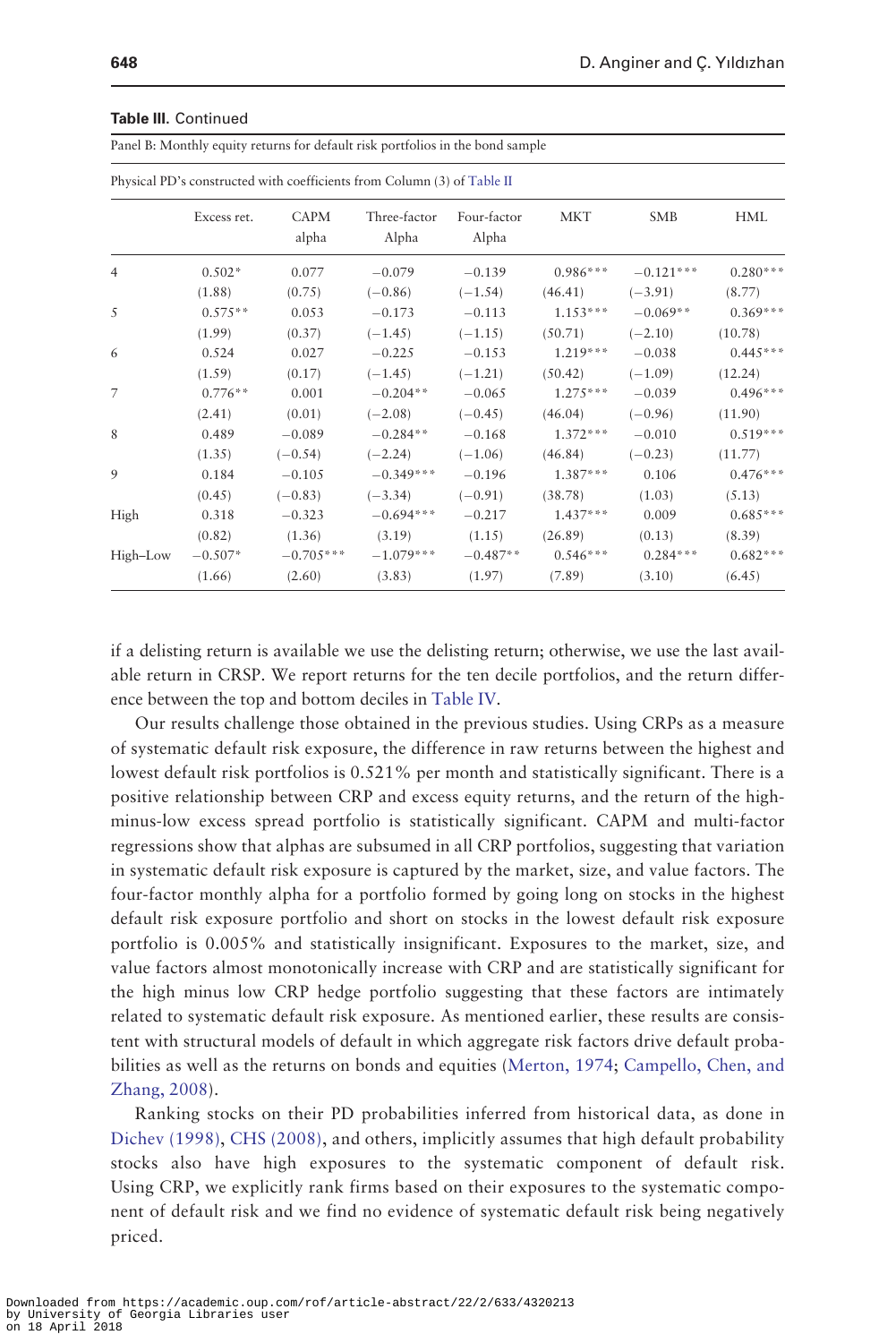<span id="page-16-0"></span>Table IV. Monthly equity returns for credit risk premium (CRP) portfolios

In Table IV, we report time-series averages of excess returns as well as CAPM, Fama–French three-factor and Carhart four-factor alphas for distress risk portfolios. Each month from January 1981 to December 2010, we sort stocks into 10 portfolios based on their bond CRP at the beginning of the previous month. We compute the value-weighted returns for these decile portfolios and calculate portfolio returns in excess of the risk-free rate on a monthly basis. We report the regression coefficients the on the market (MKT), size (SMB), and value (HML) factors for all the decile portfolios as well as the high-minus-low distress risk hedge portfolio. The factors are obtained from Ken French's website. Absolute values of t-statistics are reported in parentheses below their respective coefficient estimates. Statistical significance at the 10%, 5%, and 1% levels is denoted by \*, \*\*, and \*\*\*, respectively.

|                | Excess<br>return | <b>CAPM</b><br>alpha | alpha     | Three-factor Four-factor<br>alpha | <b>MKT</b> | <b>SMB</b>             | <b>HML</b> |
|----------------|------------------|----------------------|-----------|-----------------------------------|------------|------------------------|------------|
| Low            | $0.463*$         | $-0.074$             | $-0.021$  | 0.01                              | $0.890***$ | $-0.319***$            | 0.020      |
|                | (1.65)           | (0.52)               | (0.17)    | (0.08)                            | (27.51)    | (9.29)                 | (0.47)     |
| 2              | $0.489**$        | 0.048                | 0.026     | $-0.000$                          |            | $0.971***$ $-0.287***$ | 0.017      |
|                | (2.19)           | (0.45)               | (0.24)    | $(-0.20)$                         | (41.48)    | $(-8.35)$              | (0.48)     |
| 3              | $0.552**$        | $-0.033$             | 0.006     | 0.001                             |            | $0.909***$ $-0.131***$ | 0.050      |
|                | (2.31)           | $(-0.25)$            | (0.05)    | (0.99)                            | (37.17)    | $(-3.66)$              | (1.35)     |
| 4              | $0.568**$        | $-0.053$             | $-0.116$  | 0.000                             |            | $0.978***$ $-0.105***$ | 0.046      |
|                | (2.29)           | $(-0.39)$            | $(-0.86)$ | (0.28)                            | (36.24)    | $(-2.66)$              | (1.12)     |
| 5              | $0.574**$        | 0.095                | 0.020     | $-0.001$                          |            | $1.022***$ $-0.066*$   | $0.190***$ |
|                | (2.29)           | (0.68)               | (0.14)    | $(-0.75)$                         | (39.59)    | $(-1.73)$              | (4.84)     |
| 6              | $0.608***$       | 0.069                | 0.092     | 0.002                             | $1.032***$ | 0.004                  | $0.281***$ |
|                | (2.66)           | (0.47)               | (0.62)    | (1.56)                            | (35.49)    | (0.09)                 | (6.36)     |
| $\overline{7}$ | $0.619*$         | 0.063                | 0.004     | $-0.000$                          | $1.114***$ | $0.157***$             | $0.419***$ |
|                | (1.73)           | (0.54)               | (0.04)    | $(-0.21)$                         | (35.73)    | (3.43)                 | (8.86)     |
| 8              | $0.621**$        | $-0.012$             | $-0.053$  | 0.002                             | $1.217***$ | $0.192***$             | $0.324***$ |
|                | (2.21)           | $(-0.10)$            | $(-0.46)$ | (1.12)                            | (31.57)    | (5.15)                 | (5.54)     |
| 9              | $0.795**$        | 0.054                | 0.015     | $-0.000$                          | $1.239***$ | $0.231***$             | $0.575***$ |
|                | (2.45)           | (0.49)               | (0.14)    | $(-0.15)$                         | (29.70)    | (5.00)                 | (8.39)     |
| High           | $0.984***$       | 0.325                | $-0.193$  | 0.005                             | $1.28***$  | $0.157***$             | $0.715***$ |
|                | (2.58)           | (1.33)               | (0.93)    | (0.02)                            | (22.83)    | (2.63)                 | (9.62)     |
| High-low       | $0.521**$        | 0.399                | $-0.172$  | $-0.005$                          | $0.391***$ | $0.476***$             | $0.695***$ |
|                | (1.98)           | (1.50)               | (0.75)    | (0.02)                            | (6.32)     | (7.25)                 | (8.49)     |

Equity returns in credit risk premia portfolios

# 6. Alternative Measure of Systematic Default Risk

#### 6.1 Systematic Default Beta

We now extend the analysis of Section 5.2 to the full CRSP–COMPUSTAT sample to ensure the robustness of our results. In particular, we identify a measure of systematic default risk exposure that can be calculated for all firms regardless of whether they have bonds outstanding.

We assume that historical default probabilities have a single common factor and use the mean cross-sectional default probability to proxy for this common factor. The assumption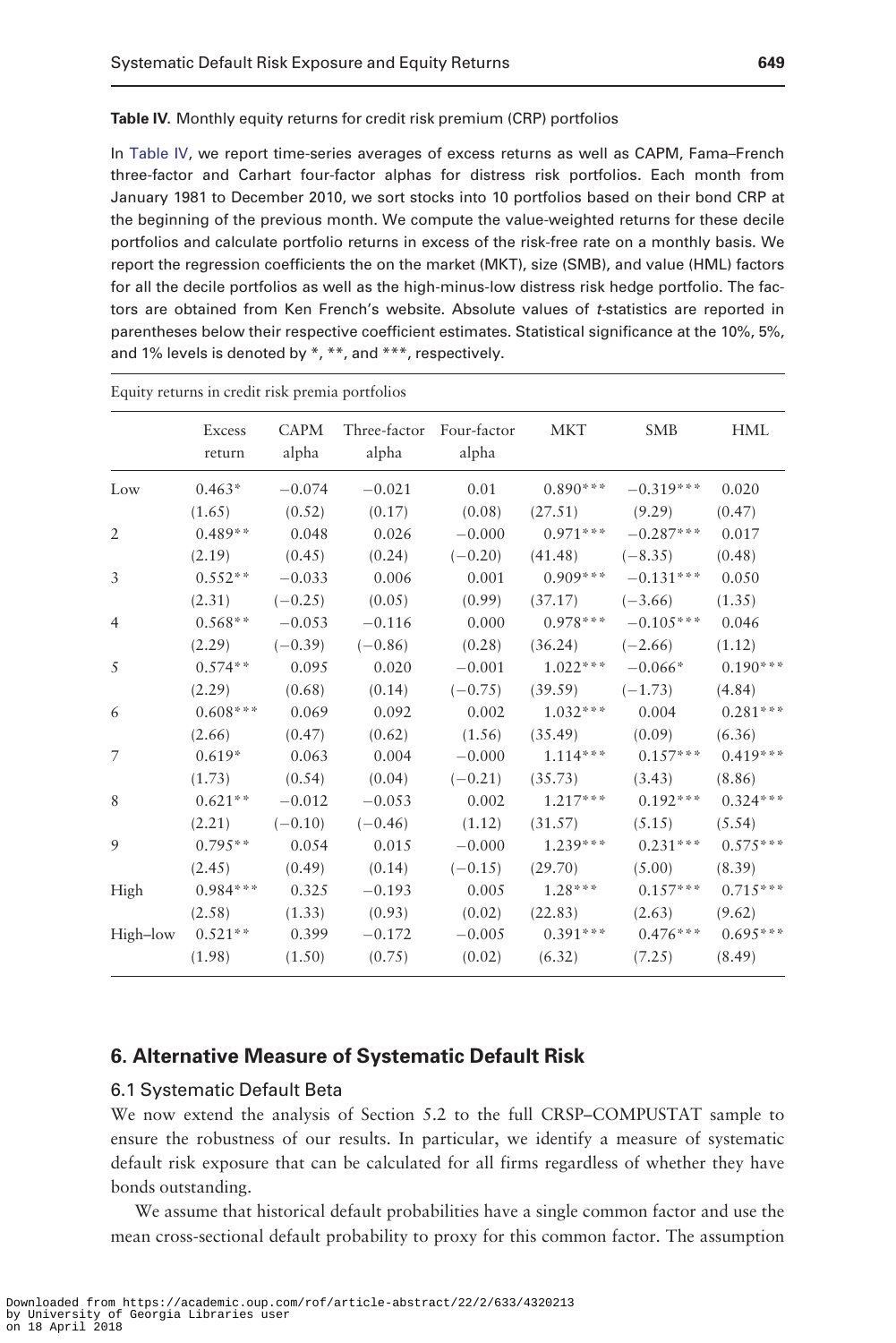of a single factor is a good approximation as we find that the first principal component explains more than 70% of the variation in default probabilities. The first principal component and the mean default probability have a correlation greater than 0.90 and are significantly higher during and after recessions.<sup>16</sup>

We fit an AR (1) model on a rolling window of 48 months to the average default probability and use the residuals as innovations. We regress firm returns on these innovations over 48-month rolling windows to compute loadings on the innovations in average default probability. We refer to the loading on the innovation as systematic default risk beta (SYSDEFBETA).17

#### 6.2 Default Risk Beta and Credit Spreads

In this subsection, we analyze the relationship between our measure of CRP calculated in Section 4 and systematic default risk beta. We show that systematic default risk beta (SYSD EFBETA) can explain the cross-sectional variation in CRP in corporate bonds.

[Table V](#page-18-0) summarizes Fama–MacBeth cross-sectional regression results when monthly CRP (in %) is regressed on lagged systematic default risk beta (SYSDEFBETA as calculated in Equation  $(5)$ ) and firm characteristics that are related to credit risk. In all regression specifications, we control for two bond characteristics: average issue amount (OAMT) and average time to maturity (TTM) of a firm's outstanding bonds. Furthermore, in all regression specifications we also control for the Standard & Poor's (S&P) rating (RATING) assigned to the firm. We control for the firm's credit risk using three alternative specifications. Our first proxy for the firm's credit risk is Merton's distance to default (DD). We use PD probability as the second alternative measure. Finally, we utilize a specification that does not impose any structure and use firm characteristics that are associated with credit risk to estimate the third and final proxy for the firm's credit risk. In particular, we control for return volatility (SIGMA), profitability (NIMTAAVG), leverage (TLMTA), amount of liquid assets (CASHMTA), market-to-book ratio (MB), and relative size of the firm (RSIZE). The t-statistics for the slopes are based on the time-series variability of the estimates, incorporating a [Newey–West \(1987\)](#page-26-0) correction with four lags to account for possible autocorrelation in these estimates.

In Column (1), we control for the bond offering amount, time to maturity, and firm rating. In Column (2), we control for the bond offering amount, time to maturity, firm rating, and Merton's distance to default. In Column (3), we control for the bond offering amount, time to maturity, firm rating, and the physical probability of default. In Column (4), we control for the bond offering amount, time to maturity, firm rating, and the stock characteristics that have been shown to be important determinants of credit risk by [CHS \(2008\)](#page-24-0). In all specifications the loading on the systematic default risk beta, SYSDEFBETA; is positive and statistically significant.

The impact of SYSDEFBETA on spreads is also economically significant. Results in Column 4 of [Table V](#page-18-0) suggest that moving from the 75th percentile systematic default risk beta firm (SYSDEFBETA = 0.298) to the 95th percentile firm (SYSDEFBETA =  $0.854$ )

- 16 We follow [Hilscher and Wilson \(2016\)](#page-25-0) and first shrink the size of the cross-section by assigning each firm-month to a rating-month group and calculate equal-weighted average 12-month cumulative default probabilities for each rating-group. This leaves us with a panel of 17 ratings groups with 360 months of data. Forming industry groups rather than ratings groups yields similar results.
- 17 We thank an anonymous referee for suggesting this approach.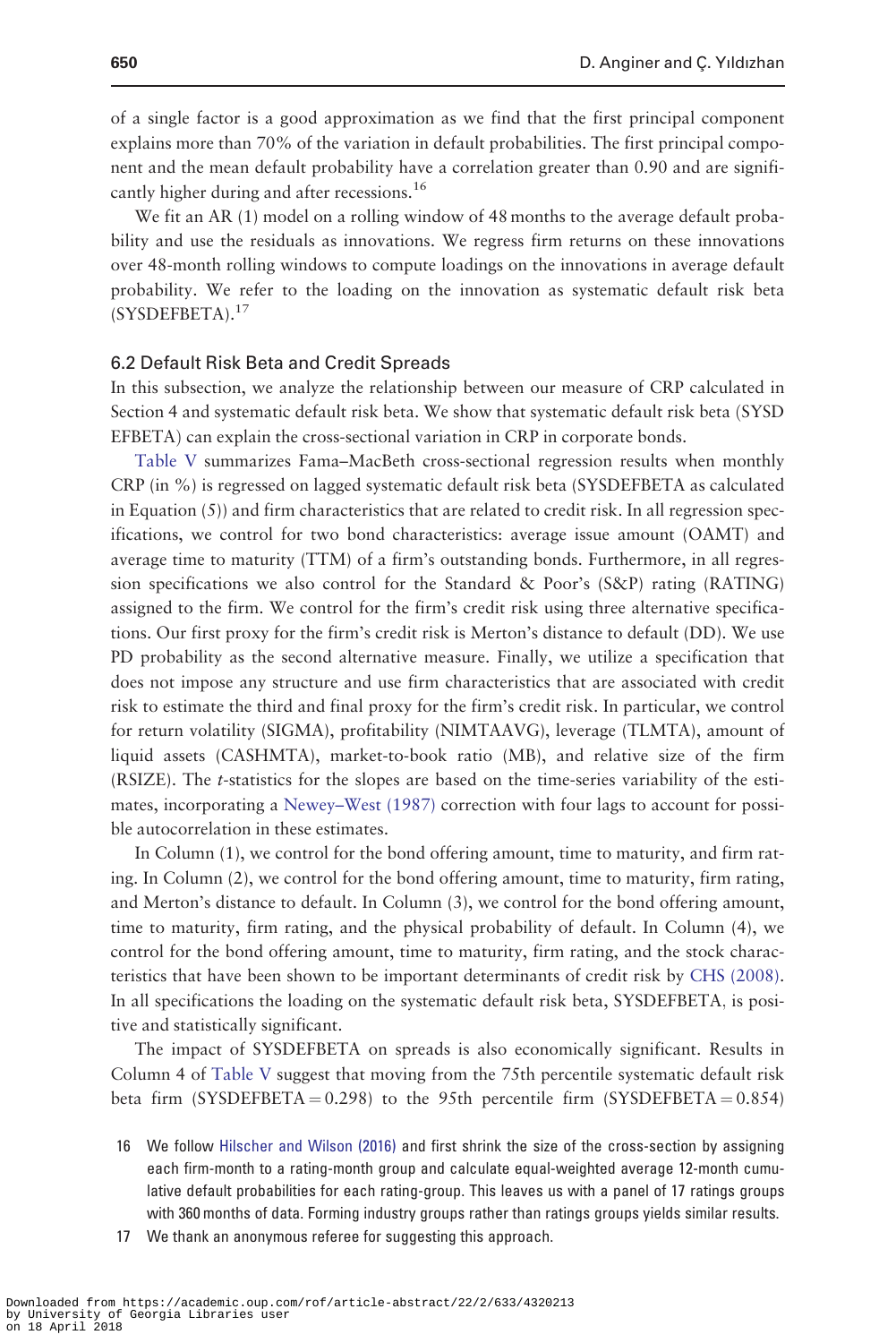#### <span id="page-18-0"></span>Table V. Pricing of systematic default risk beta in the cross-section of credit spreads

In Table V, we run monthly [Fama–MacBeth \(1973\)](#page-25-0) regressions of CRP (in %) on default risk prediction variables used in [CHS \(2008\),](#page-24-0) firm rating, and systematic default risk beta. Our sample period covers January 1981 to December 2010. We report Fama–MacBeth regression coeffi-cients as well as their corresponding [Newey–West \(1987\)](#page-26-0) corrected t-statistics in parentheses. CRP are calculated in month  $t+1$  as the difference between the corporate bond yield and the corresponding maturity-matched treasury rate minus expected losses, liquidity compensation, and tax compensation. SYSDEFBETA is the firm's systematic default risk exposure and calculated as the sensitivity of its equity return in excess of the risk-free rate to innovations in the mean default probability of all firms in the CRSP–COMPUSTAT sample. SYSDEFBETA is calculated over the past 48 months on a rolling basis. SIGMA, NIMTAAVG, TLMTA, CASHMTA, MB, RSIZE, RATING, and DD are all calculated at time t. These variables are described in detail in [Table II](#page-10-0). OAMT is the market value of debt at the time of its issuance in millions of dollars, and TTM is the time to maturity of debt in years. PD is the physical probability of default reported as a percentage. Absolute values of t-statistics are reported in parentheses below coefficient estimates. Statistical significance at the 10%, 5%, and 1% levels is denoted by  $*, **$ , and  $***$ , respectively.

|                   | (1)                    | (2)                    | (3)                    | (4)                    |
|-------------------|------------------------|------------------------|------------------------|------------------------|
|                   | Credit risk<br>premium | Credit risk<br>premium | Credit risk<br>premium | Credit risk<br>premium |
| <b>SYSDEFBETA</b> | 1.989***               | $1.493***$             | $1.276***$             | $0.673***$             |
|                   | (8.26)                 | (7.45)                 | (8.57)                 | (4.13)                 |
| <b>OAMT</b>       | $-0.592$               | $-1.190**$             | $-1.403***$            | 0.103                  |
|                   | (0.13)                 | (2.50)                 | (4.40)                 | (0.43)                 |
| <b>TTM</b>        | $1.082***$             | $1.221***$             | $1.054***$             | $0.098***$             |
|                   | (4.81)                 | (6.88)                 | (5.96)                 | (4.71)                 |
| <b>RATING</b>     | $1.438***$             | $1.308***$             | $1.050***$             | $0.092***$             |
|                   | (15.80)                | (14.40)                | (21.73)                | (17.47)                |
| DD                |                        | $-1.191***$            |                        |                        |
|                   |                        | (9.50)                 |                        |                        |
| $PD * 10^6$       |                        |                        | $0.577***$             |                        |
|                   |                        |                        | (7.31)                 |                        |
| <b>SIGMA</b>      |                        |                        |                        | $0.308***$             |
|                   |                        |                        |                        | (14.78)                |
| <b>NIMTAAVG</b>   |                        |                        |                        | $-0.355***$            |
|                   |                        |                        |                        | (9.62)                 |
| <b>TLMTA</b>      |                        |                        |                        | $0.315***$             |
|                   |                        |                        |                        | (4.15)                 |
| <b>CASHMTA</b>    |                        |                        |                        | $-1.031***$            |
|                   |                        |                        |                        | (4.71)                 |
| MB                |                        |                        |                        | 0.013                  |
|                   |                        |                        |                        | (0.08)                 |
| <b>RSIZE</b>      |                        |                        |                        | $-0.459***$            |
|                   |                        |                        |                        | (13.69)                |
| Constant          | $-2.508**$             | $1.165***$             | 0.959                  | $-3.552***$            |
|                   | (2.15)                 | (7.63)                 | (1.00)                 | (16.07)                |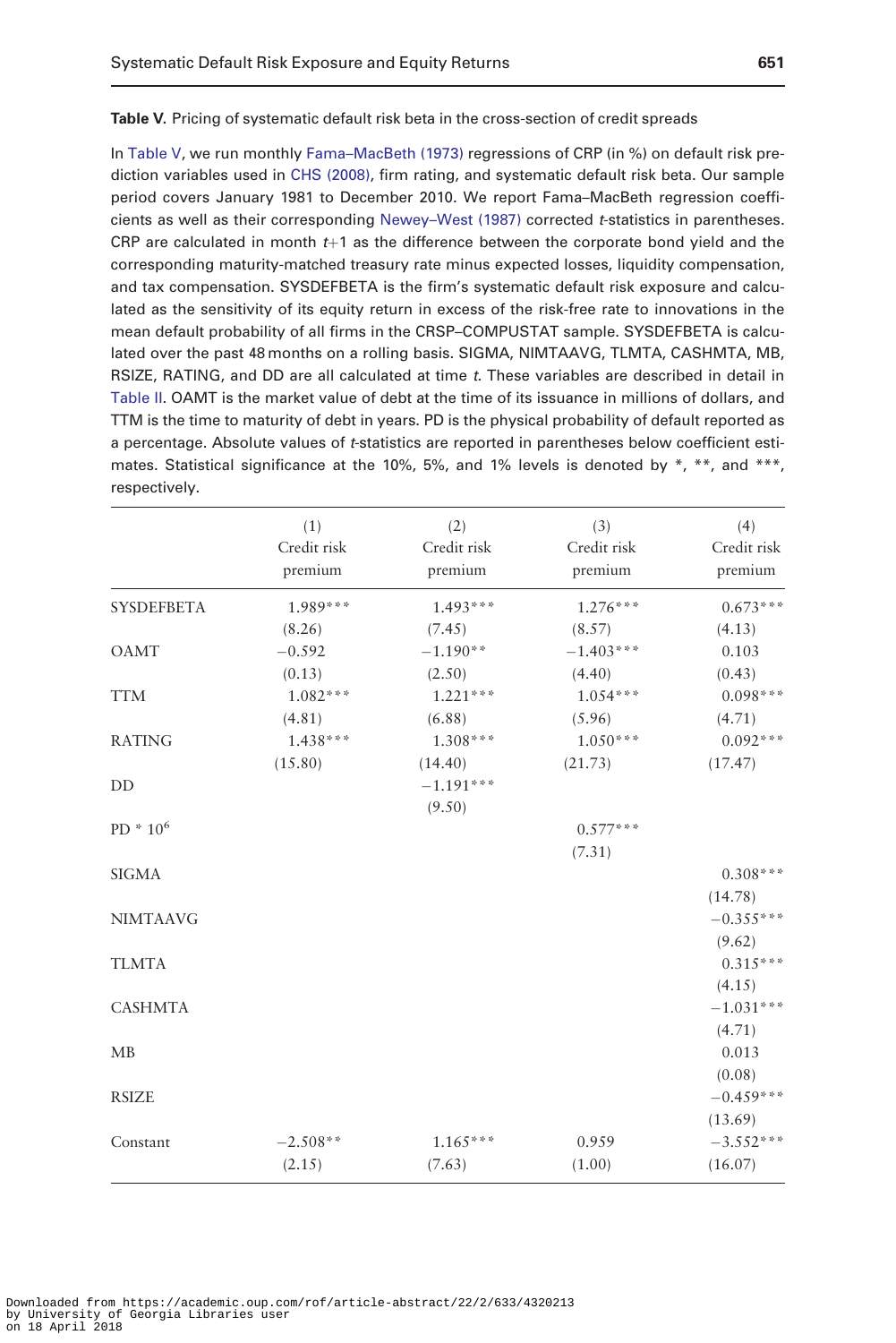leads to an increase of 37 basis points in bond risk premium after controlling for all parameters known to influence credit spreads.

The results suggest that systematic default risk exposure is an important driver of the CRP in corporate bond spreads. The results also suggest that our measure of exposure to systematic default risk computed from corporate bond spreads, CRP, and systematic default risk beta, SYSDEFBETA; are comparable proxies for exposure to systematic default risk.

#### 6.3 Pricing of Systematic Default Risk in the CRSP–COMPUSTAT Sample

The systematic default risk beta described in the previous section allows us to test whether systematic default risk is priced in the full cross-section of the CRSP–COMPUSTAT sample. We use the same portfolio analysis approach described in Section 5. In particular, we sort stocks into deciles each month from January 1981 to December 2010 according to their systematic default risk betas (SYSDEFBETA) obtained at the beginning of the previous month. We then calculate the value-weighted decile portfolio returns for all stocks on a monthly basis and regress the portfolio return in excess of the risk-free rate on the market (MKTRF), size (SMB), value (HML), and momentum (MOM) factors. In [Table VI](#page-20-0), we report regression results for all the decile portfolios along with the top decile minus bottom decile hedge portfolio.

The results in [Table VI](#page-20-0) are similar to those reported in [Table IV](#page-16-0). Highest systematic default risk beta decile portfolio in the full CRSP–COMPUSTAT sample earns 60 basis points more per month compared with the lowest systematic default risk beta decile portfolio. This result is significant at the 10% level. Once we control for the market factor, as well as the Fama–French size and value factors the statistical significance of the hedge portfolio return disappears, supporting the [Fama and French \(1992\)](#page-25-0) conjecture that size and value premiums may be related to systematic distress risk.

Exposures to the market, size, and value factors are statistically significant for the high minus low SYSDEFBETA hedge portfolio. Nevertheless, we only observe a strong monotonic pattern in the exposure to the value factor, suggesting that the value factor is more correlated with innovations in the systematic default risk factor compared with the market and size factors. To further investigate the relationship between the value premium and systematic default risk compensation we control for the impact of SYSDEFBETA on the value premium.<sup>18</sup> We find that about half of the value-premium can be attributed to systematic default risk exposure. These results are consistent with the [Fama and French \(1996\)](#page-25-0) contention that the value firms earn high average returns because they are financially distressed.

Exposure to the market factor is largely constant across SYSDEFBETA portfolios, except for a sharp increase for the highest systematic default risk exposure stocks, while

18 To control for the impact of systematic default risk exposure on value premium we do a dependent bivariate-sort. First, we sort stocks into five groups based on SYSDEFBETA. Then within each SYSDEFBETA group, we sort stocks based on their book-to-market values into another five groups, creating a total of twenty-five portfolios. We calculate the returns for the zero-cost portfolios that buy the highest book-to-market quintile and sell the lowest book-to-market quintile within each SYSDEFBETA group. We control for the impact of SYSDEFBETA on the value premium by averaging the returns of the five hedge portfolios over each of the SYSDEFBETA groups.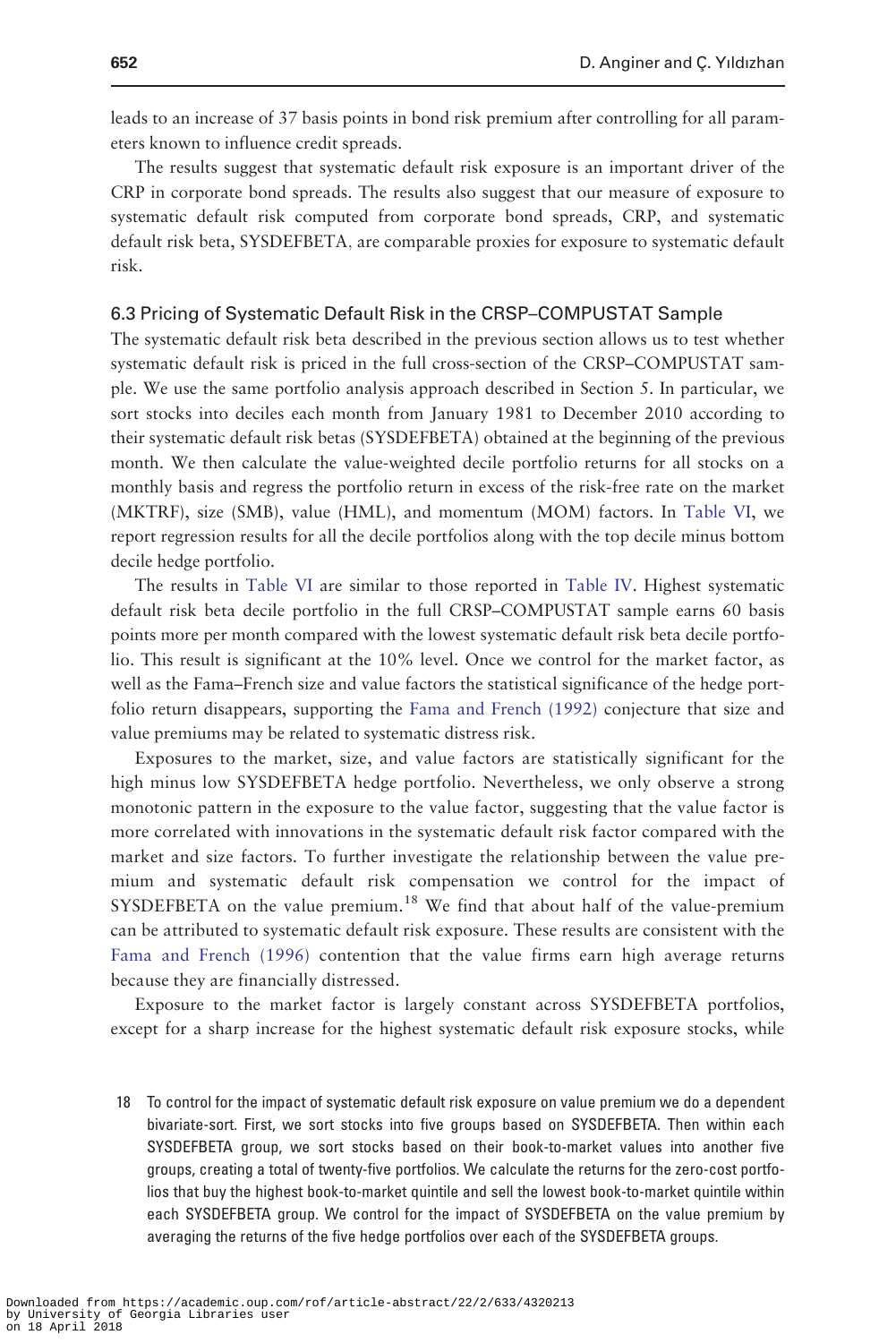<span id="page-20-0"></span>Table VI. Equity returns for systematic default risk beta portfolios

In Table VI, we report time-series averages of excess returns as well as CAPM, Fama–French three-factor, and Carhart four-factor alphas for distress risk portfolios. We sort all stocks in the CRSP–COMPUSTAT sample into deciles each month from January 1981 to December 2010 according to their systematic default risk betas—SYSDEFBETAs—obtained at the beginning of the previous month. SYSDEFBETA is the firm's systematic default risk exposure and calculated as the sensitivity of its equity return in excess of the risk-free rate to innovations in the mean default probability of all firms in the CRSP–COMPUSTAT sample. We compute the valueweighted returns for these decile portfolios and calculate portfolio returns in excess of the riskfree rate on a monthly basis. We report the regression coefficients on the market (MKT), size (SMB), and value (HML) factors for all the decile portfolios as well as the high-minus-low distress risk hedge portfolio. The factors are obtained from Ken French's website. Absolute values of t-statistics are reported in parentheses below coefficient estimates. Statistical significance at the 10%, 5%, and 1% levels is denoted by  $*, **$ , and  $***$ , respectively.

|                   | Excess<br>return | CAPM<br>alpha | Three-factor Four-factor<br>alpha | alpha    | MKT                 | <b>SMB</b>             | <b>HML</b>             |
|-------------------|------------------|---------------|-----------------------------------|----------|---------------------|------------------------|------------------------|
| Low               | 0.405            | $-0.469**$    | $-0.180$                          | $-0.064$ | $1.126***$          |                        | $0.391***$ $-0.424***$ |
|                   | (1.03)           | (2.10)        | (0.92)                            | (0.92)   | (22.03)             | (6.18)                 | (5.63)                 |
| 2                 | 0.448            | $-0.274**$    | $-0.254**$                        |          | $-0.182**$ 1.103*** | 0.062                  | $-0.026$               |
|                   | (1.49)           | (2.23)        | (2.02)                            | (2.02)   | $(33.70)$ $(1.54)$  |                        | (0.53)                 |
| 3                 | $0.586**$        | $-0.520$      | $-0.151$                          |          | $-0.105*$ 1.069***  | $-0.174***$ $0.138***$ |                        |
|                   | (2.23)           | (0.53)        | (1.66)                            | (1.66)   | (45.20)             | (5.92)                 | (3.97)                 |
| $\overline{4}$    | $0.575**$        | $-0.340$      | $-0.181*$                         |          | $-0.010**$ 1.050*** | $-0.157***$ 0.217***   |                        |
|                   | (2.26)           | (0.33)        | (1.92)                            | (1.92)   | (42.94)             | (5.17)                 | (6.02)                 |
| 5                 | $0.770***$       | $0.183*$      | 0.002                             | 0.002    | 1.009               | $-0.133***$ 0.248***   |                        |
|                   | (3.21)           | (1.88)        | (0.24)                            | (0.24)   | (46.13)             | (4.88)                 | (7.69)                 |
| 6                 | $0.829***$       | $0.231**$     | 0.003                             | 0.006    | $1.064***$          | $-0.141***$            | $0.307***$             |
|                   | (3.27)           | (2.07)        | (0.30)                            | (0.30)   | (43.43)             | (4.65)                 | (8.51)                 |
| 7                 | $0.727***$       | 0.127         | $-0.007$                          | 0.001    | $1.0549***$         | $-0.090**$             | $0.301***$             |
|                   | (2.77)           | (0.98)        | (0.56)                            | (0.56)   | (33.70)             | (2.33)                 | (6.53)                 |
| 8                 | $0.854***$       | 0.219         | 0.005                             | 0.038    | $1.072***$          | $0.100**$              | $0.277***$             |
|                   | (3.07)           | (1.57)        | (0.38)                            | (0.38)   | (29.98)             | (2.26)                 | (5.27)                 |
| 9                 | $0.880***$       | 0.136         | 0.004                             | 0.082    | $1.195***$          | $0.171***$             | $0.227***$             |
|                   | (2.73)           | (0.83)        | (0.03)                            | (0.03)   | (27.94)             | (3.23)                 | (3.60)                 |
| High              | $1.03**$         | 0.061         | 0.006                             | 0.182    | $1.393***$          | $0.676***$             | $0.154*$               |
|                   | (2.33)           | (0.25)        | (0.03)                            | (0.03)   | (23.81)             | (9.32)                 | (1.79)                 |
| High-low $0.598*$ |                  | 0.530         | 0.186                             | 0.246    | $0.267***$          | $0.285***$             | $0.579***$             |
|                   | (1.84)           | (1.61)        | (0.57)                            | (0.57)   | (3.13)              | (2.70)                 | (4.61)                 |

Equity returns in SYDEFBETA portfolios

exposure to the size factor is U-shaped as it is higher for high systematic default risk and low systematic default risk portfolios alike but smaller in between. Overall, the results in this sub-section lend further support to our findings using the bond sample.

#### 6.4 Cross-sectional Pricing of PD and SYSDEFBETA

In this sub-section, we conduct cross-sectional analyses to confirm our earlier findings based on the analysis of portfolio returns in the time series. In particular, we run Fama–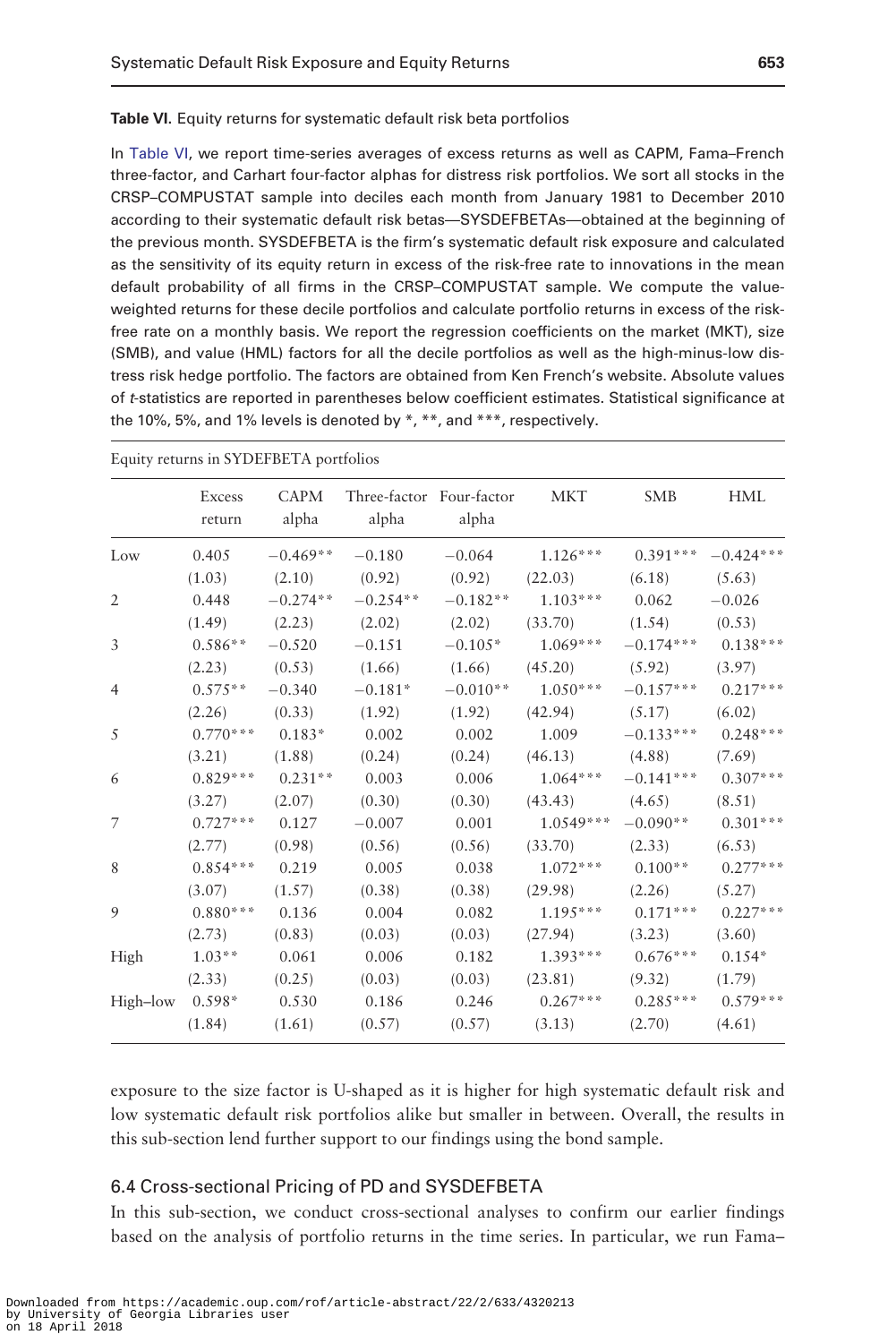#### Table VII. Cross-sectional pricing of PD and SYSDEFBETA

In Table VII, we run monthly [Fama–MacBeth \(1973\)](#page-25-0) regressions of returns in excess of the market (in %) on physical probability of default calculated as in [CHS \(2008\)](#page-24-0) as well as on systematic default risk beta. Our sample period covers January 1981 to December 2010. We report Fama– MacBeth regression coefficients as well as their corresponding [Newey–West \(1987\)](#page-26-0) corrected tstatistics in parentheses. Excess return is the equity return of the firm minus the risk-free rate calculated in month  $t + 1$ . PD is the physical probability of default at time t and is reported as a percentage. SYSDEFBETA is the firm's systematic default risk beta (failure beta) at time t and is calculated as the sensitivity of its equity return in excess of the risk-free rate to innovations in the mean default probability of all firms in the CRSP–COMPUSTAT sample. SYSDEFBETA is calculated over the past 48 months on a rolling basis. CAPM Beta is the sensitivity of a stock's excess return to the market risk premium at time  $t$  as predicted by the Capital Asset Pricing Model. CAPM Beta is also calculated over the past 48 months on a rolling basis. log BM is the log of book-to-market ratio and is calculated as in [Daniel and Titman \(2006\).](#page-24-0) Momentum is the cumulative return in the past 12-to-2-month period. log ME is the logarithm of market capitalization. Absolute values of *t*-statistics are reported in parentheses below coefficient estimates. Statistical significance at the 10%, 5%, and 1% levels is denoted by \*, \*\*, and \*\*\*, respectively.

|                   | (1)<br>Excess return | (2)<br>Excess return | (3)<br>Excess return | (4)<br>Excess return | (5)<br>Excess return |
|-------------------|----------------------|----------------------|----------------------|----------------------|----------------------|
| <b>PD</b>         | $-3.733***$          |                      | $-0.871**$           | $-2.286***$          |                      |
|                   | $(-4.74)$            |                      | (1.99)               | $(-3.60)$            |                      |
| <b>SYSDEFBETA</b> |                      | $2.230**$            | 1.892*               |                      | 0.810                |
|                   |                      | (2.08)               | (1.78)               |                      | (1.10)               |
| <b>CAPM</b> Beta  |                      |                      |                      | 0.007                | 0.047                |
|                   |                      |                      |                      | (0.05)               | (0.26)               |
| log BM            |                      |                      |                      | $0.180***$           | $0.120*$             |
|                   |                      |                      |                      | (4.22)               | (1.70)               |
| Momentum          |                      |                      |                      | $0.791***$           | $0.590***$           |
|                   |                      |                      |                      | (3.48)               | (3.41)               |
| log ME            |                      |                      |                      | $-0.075*$            | $-0.232***$          |
|                   |                      |                      |                      | $(-1.79)$            | $(-3.37)$            |
| Constant          | $1.285***$           | $1.427***$           | $1.148***$           | $1.71***$            | $2.697***$           |
|                   | (4.61)               | (4.72)               | (4.19)               | (6.30)               | (5.83)               |

MacBeth regressions of excess equity returns on systematic default betas (SYSDEFBETA), PD probabilities, and firm characteristics. The results are reported in Table VII.

In Column (1) of Table VII, regressing excess returns on PD probabilities, we find that the loading on PD is  $-3.733$  and statistically significant. In Column (2), regressing excess returns on the systematic default risk exposure measure (SYSDEFBETA), we find a statistically significant positive loading of 2.23, verifying our earlier results that the systematic component of default risk is priced in the cross-section of equity returns.

In Column (3) of Table VII we include both PD and SYSDEFBETA and find that the loading on PD is -0.871 and statistically significant and that the loading on SYSDEFBETA is 1.892 and also statistically significant. Controlling for SYSDEFBETA reduces the loading on PD economically, from  $-3.733$  to  $-0.871$ , as well as statistically, from a *t*-statistic of 4.74 to 1.99, indicating that SYSDEFBETA partially reduces the significance of distress risk anomaly, but does not eliminate it. This finding is consistent with the model in [George and](#page-25-0)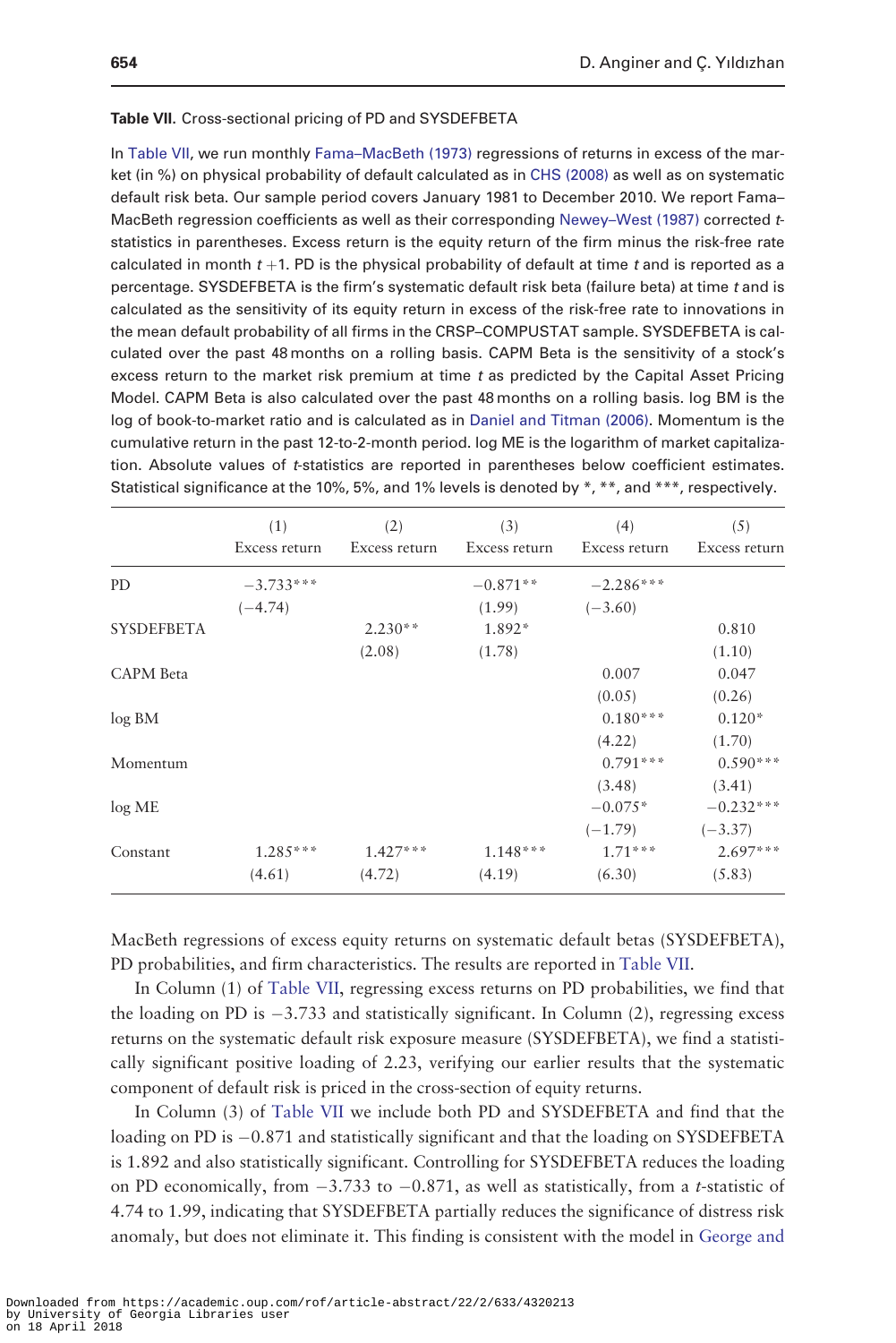<span id="page-22-0"></span>Table VIII reports regression results where the dependent variable is the year over year change in leverage ( $\Delta$ Leverage), computed in year  $t + 1$ . The independent variables are also year over year changes, computed in year t. NIMTA measures profitability and is computed as the ratio of net income to the market value of total assets. MB is the market-to-book ratio. LogSALE is the log of total sales. TANG measures tangibility of assets. CRP is the difference between the corporate bond yield and the corresponding maturity-matched treasury rate minus expected losses, liquidity compensation, and tax compensation. SYSDEFBETA is the firm's systematic default risk beta (failure beta) and is calculated as the sensitivity of its equity return in excess of the risk-free rate to innovations in the mean default probability of all firms in the CRSP– COMPUSTAT sample. The regression includes firm-fixed effects. Robust standard errors adjusted for firm-level clustering are reported below coefficient estimates. Statistical significance at the 10%, 5%, and 1% levels is denoted by \*, \*\*, and \*\*\*, respectively.

|                    | (1)               | (2)               | (3)               |
|--------------------|-------------------|-------------------|-------------------|
|                    | $\Delta$ Leverage | $\Delta$ Leverage | $\Delta$ Leverage |
| <b>ANIMTA</b>      | $-0.217***$       | $-0.209***$       | $-0.462***$       |
|                    | (0.035)           | (0.052)           | (0.139)           |
| $\triangle MB$     | $-0.004***$       | $-0.004***$       | $-0.007***$       |
|                    | (0.001)           | (0.001)           | (0.002)           |
| <b>ALogSALE</b>    | $0.012***$        | $0.013***$        | $0.022***$        |
|                    | (0.002)           | (0.003)           | (0.008)           |
| <b>ATANG</b>       | $-0.019***$       | $-0.017***$       | $-0.086***$       |
|                    | (0.005)           | (0.007)           | (0.016)           |
| <b>LEVERAGE</b>    | $-0.399***$       | $-0.367***$       | $-0.361***$       |
|                    | (0.006)           | (0.007)           | (0.018)           |
| <b>ASYSDEFBETA</b> |                   | $-0.028**$        |                   |
|                    |                   | (0.012)           |                   |
| $\triangle$ CRP    |                   |                   | $-0.579***$       |
|                    |                   |                   | (0.140)           |
| Constant           | $0.160***$        | $0.160***$        | $0.180***$        |
|                    | (0.002)           | (0.002)           | (0.009)           |
| Firm FE            | Yes               | Yes               | Yes               |
| Observations       | 46,747            | 46,747            | 4,552             |
| R-squared          | 0.279             | 0.282             | 0.277             |

[Hwang \(2010\)](#page-25-0) which shows that firms with low exposures to systematic distress risk choose high leverage and, as a result, have high default probabilities despite having low systematic default risk exposures.<sup>19</sup>

In Column (4), we further control for firm characteristics such as size, book-to-market, momentum, and CAPM-beta that are associated with expected returns, and find that the default risk anomaly persists economically and statistically. Finally, in Column (5) regressing excess returns on SYSDEFBETA as well as size, book-to-market, momentum, and

19 The three factor alphas are insignificant for the high-minus-low CRP and SYSDEFBETA hedge portfolios, while it remains negative for PD hedge portfolio. We find that the relationship between physical default probabilities and systematic default risk compensation, although positive on average, is non-linear.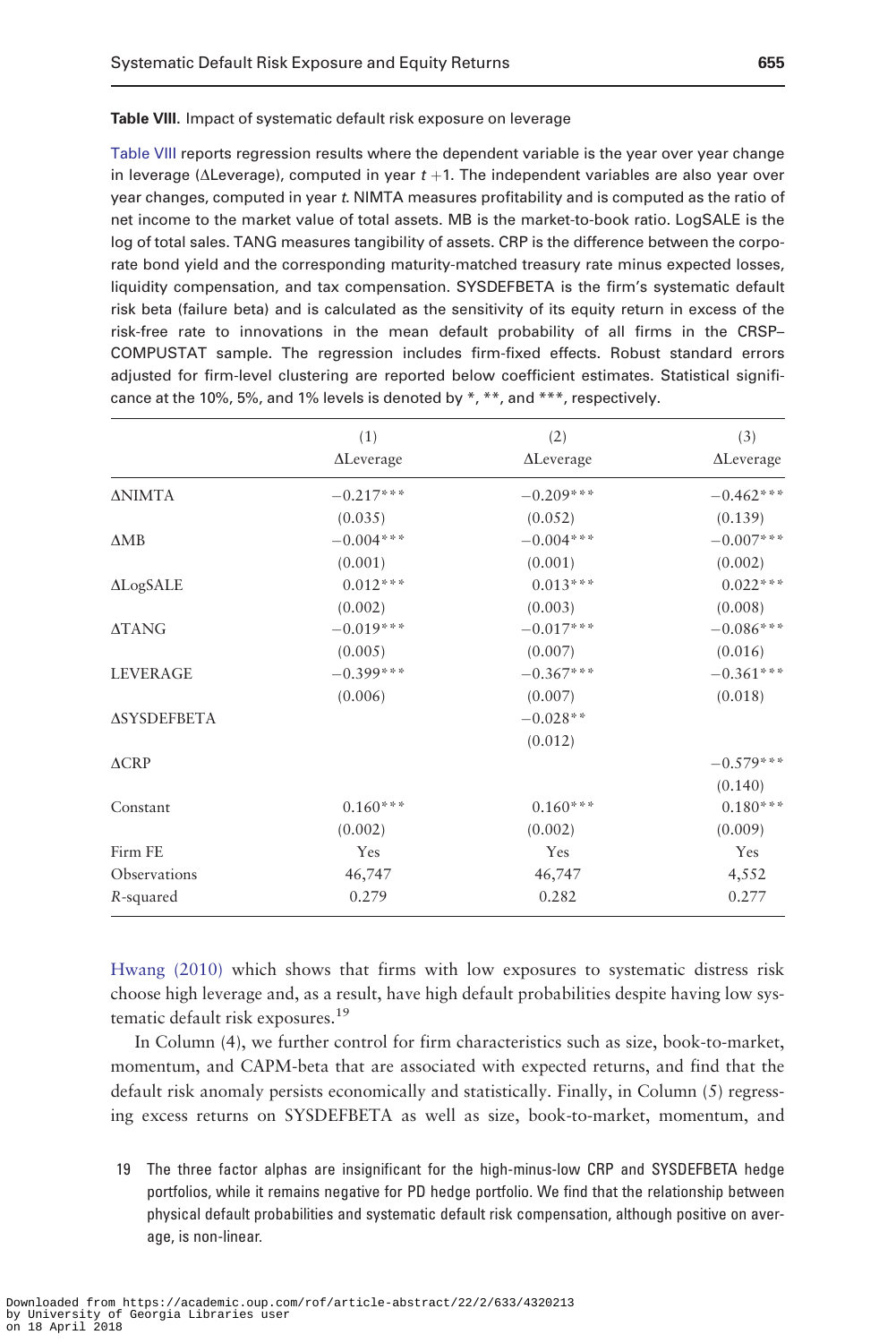CAPM-beta, we verify earlier findings presented in [Table VI](#page-20-0) that characteristics associated with known risk factors largely subsume the premium for systematic default risk exposure.

#### 7. Systematic Default Risk Exposure and Leverage

[George and Hwang \(2010\)](#page-25-0) offer a specific mechanism for how the distress risk anomaly may arise. Their theoretical model suggests that firms with high exposures to systematic distress risk may lower their PD probabilities by choosing low levels of leverage in an attempt to reduce distress costs. This in turn may lead one to classify risky firms as safe and yield a negative risk premium on PD. Cross-sectional regressions in Section 6 reveal that controlling for systematic default risk exposure reduces the distress risk anomaly, lending partial support to [George and Hwang \(2010\).](#page-25-0) In this section, we empirically verify that an increase in systematic distress risk exposure predicts a reduction in leverage in the next period.

In [Table VIII,](#page-22-0) following the empirical model in [Frank and Goyal \(2003\)](#page-25-0) and [Rajan and](#page-26-0) [Zingales \(1995\)](#page-26-0), we investigate what happens to financial leverage when exposure to systematic default risk changes. In particular, we regress changes in leverage  $(\Delta \text{Leverage})$  on changes in systematic default risk beta  $(\Delta SYSDEFEETA)$  and changes in CRP ( $\Delta CRP$ ), controlling for changes in profitability ( $\Delta$ NIMTA), market-to-book ratio ( $\Delta$ MB), the log of total sales ( $\Delta LogSALE$ ), tangibility of assets ( $\Delta TANG$ ), and firm-fixed effects.

In Column (1) of [Table VIII](#page-22-0) we report baseline results confirming the findings in [Frank](#page-25-0) [and Goyal \(2003\)](#page-25-0) and [Rajan and Zingales \(1995\)](#page-26-0). In Columns (2) and (3) we add changes in CRP and changes in systematic default risk beta, respectively, as additional covariates. Using both measures we find that there is a statistically and economically strong negative relationship between changes in systematic default risk exposure and changes in financial leverage. In addition to providing empirical support to the theoretical predictions in [George](#page-25-0) [and Hwang \(2010\)](#page-25-0), these results also support the basic premise of our paper that when assessing the default risk premium in the cross-section of equity returns one should use exposure to systematic default risk and not the physical probability of default.

#### 8. Conclusion

In this paper, we argue that what matters for pricing is the non-diversifiable component of default risk. The prior literature measures financial distress by computing firms' expected probabilities of default inferred from historical default data. This calculation ignores the fact that firm defaults are correlated and that some defaults are more likely to occur in bad times and fails to appropriately account for the systematic nature of default risk. We use CRP obtained from corporate credit spreads as well as an alternative measure that captures the sensitivity of equity returns to innovations in average default probability to proxy for a firm's exposure to systematic default risk.

We find that stocks that have higher CRP have higher expected equity returns. Consistent with structural models of default, we also show that the premium to a high minus low systematic default risk hedge portfolio is largely explained by the market, size and value factors, suggesting that sensitivities to three well-known risk factors capture most of the variation in systematic default risk exposure.

The empirical results in the paper also lend support to the [George and Hwang \(2010\)](#page-25-0) hypothesis that firms with higher sensitivities to systematic default risk make capital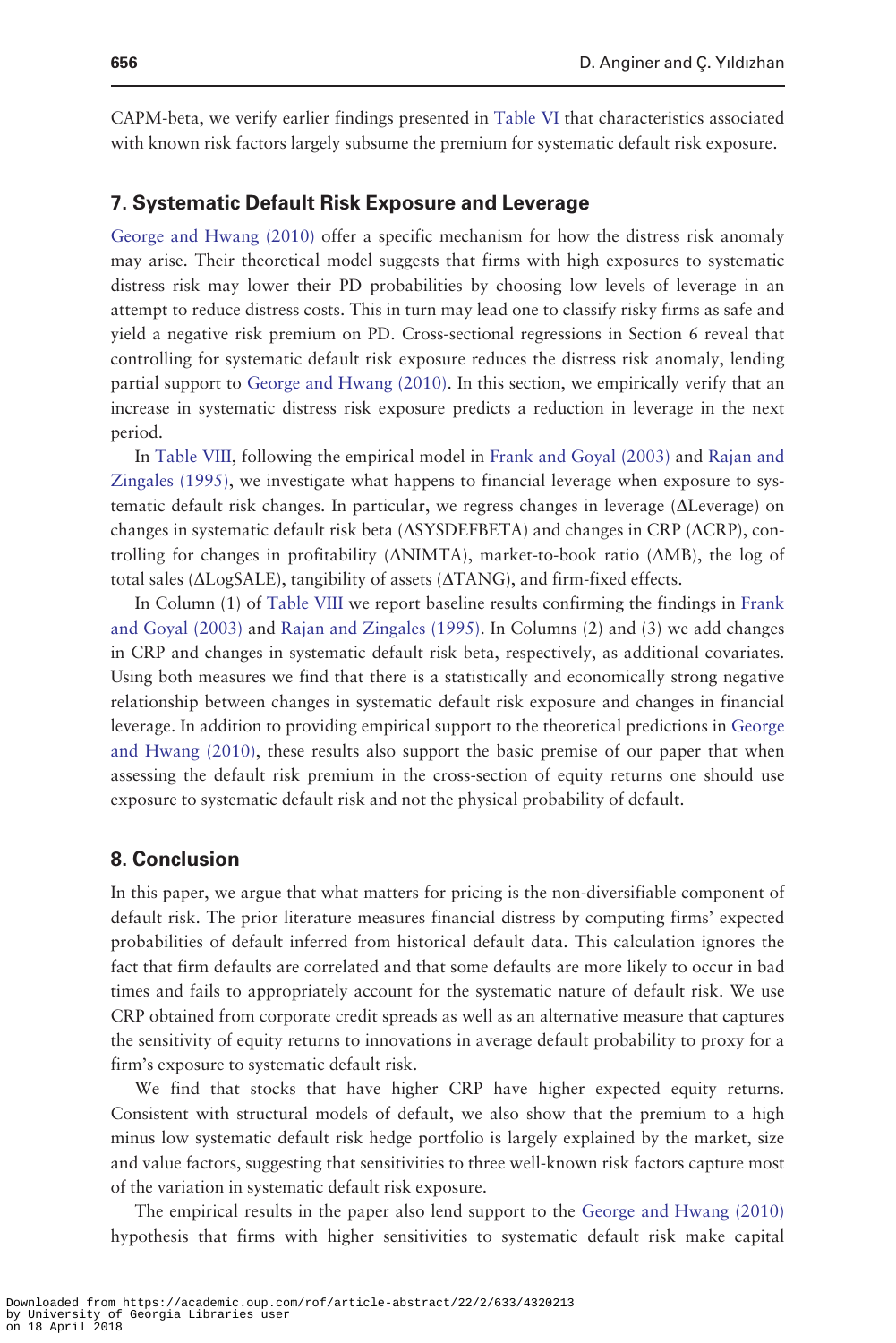<span id="page-24-0"></span>structure choices that reduce their overall physical probabilities of default. We find that changes in systematic default risk exposure predict changes in leverage in the next period offering a partial explanation for the anomalous results previously documented in the literature.

# **References**

- Almeida, H. and Philippon, T. (2007) The risk-adjusted cost of financial distress, Journal of Finance 62, 2557–2586.
- Altman, E. I. (1968) Financial ratios, discriminant analysis and the prediction of corporate bankruptcy, Journal of Finance 23, 589–609.
- Altman, E. I. and Kishore, V. M. (1998) Defaults and returns on high yield bonds: analysis through 1997, Unpublished working paper, NYU Salomon Center.
- Ang, A., Hodrick, R. J., Xing, Y., and Zhang, X. (2006) The cross-section of volatility and expected returns, Journal of Finance 61, 259–299.
- Ang, A., Hodrick, R. J., Xing, Y., and Zhang, X. (2009) High idiosyncratic volatility and low returns: International and further U.S. evidence, Journal of Financial Economics 91, 1-23.
- Avramov, D., Chordia, T., Jostova, G., and Philipo, A. (2009) Credit ratings and the cross-section of stock returns, Journal of Financial Markets 12, 469–499.
- Avramov, D., Jostova, G., and Philipov, A. (2007) Understanding changes in corporate credit spreads, Financial Analysts Journal 63, 90–105.
- Berndt, A., Douglas, R., Duffie, D., Ferguson, M., and Schranz, D. (2005) Measuring default risk premia from default swap rates and EDFs. Unpublished working paper, Stanford University.
- Blanco, R., Brennan, S., and Marsh, I. W. (2005) An empirical analysis of the dynamic relationship between investment grade bonds and credit default Swaps, Journal of Finance 60, 2255–2281.
- Campbell, J. Y., Hilscher, J., and Szilagyi, J. (2008) In search of distress risk, Journal of Finance 63, 2899–2939.
- Campello, M., Chen, L., and Zhang, L. (2008) Expected returns, yield spreads, and asset pricing tests, Review of Financial Studies 21, 1297–1338.
- Carhart, M. (1997) On persistence in mutual fund performance, Journal of Finance 52, 57–82.
- Chan, K. C. and Chen, N. (1991) Structural and return characteristics of small and large firms, Journal of Finance 46, 1467–1484.
- Chava, S. and Jarrow, R. A. (2004) Bankruptcy prediction with industry effects, Review of Finance 8, 537–569.
- Chava, S. and Purnanandam, A. K. (2010) Is default risk negatively related to stock returns?, Review of Financial Studies 23, 2523–2559.
- Chen, L., Lesmond, D. A., and Wei, J. (2007) Corporate yield spreads and bond liquidity, Journal of Finance 62, 119–149.
- Cochrane, J. H. (1991) Production-based asset pricing and the link between stock returns and economic fluctuations, Journal of Finance 46, 209-237.
- Collin-Dufresne, P., Goldstein, R. S., and Martin, J. S. (2001) The determinants of credit spread changes, Journal of Finance 56, 2177–2207.
- Da, Z. and Gao, P. (2010) Clientele change, liquidity shock, and the return on financially distressed stocks, Journal of Financial and Quantitative Analysis 45, 27–48.
- Daniel, K., and Titman, S. (2006) Market Reactions to Tangible and Intangible Information, Journal of Finance 61, 1605–1643.
- Davis, J. L., Fama, E. F., and French, K. R. (2000) Characteristics, Covariances, and Average Returns: 1929 to 1997, Journal of Finance 55, 389–406.
- Dichev, I. D. (1998) Is the risk of bankruptcy a systematic risk?, Journal of Finance 53, 1131–1147.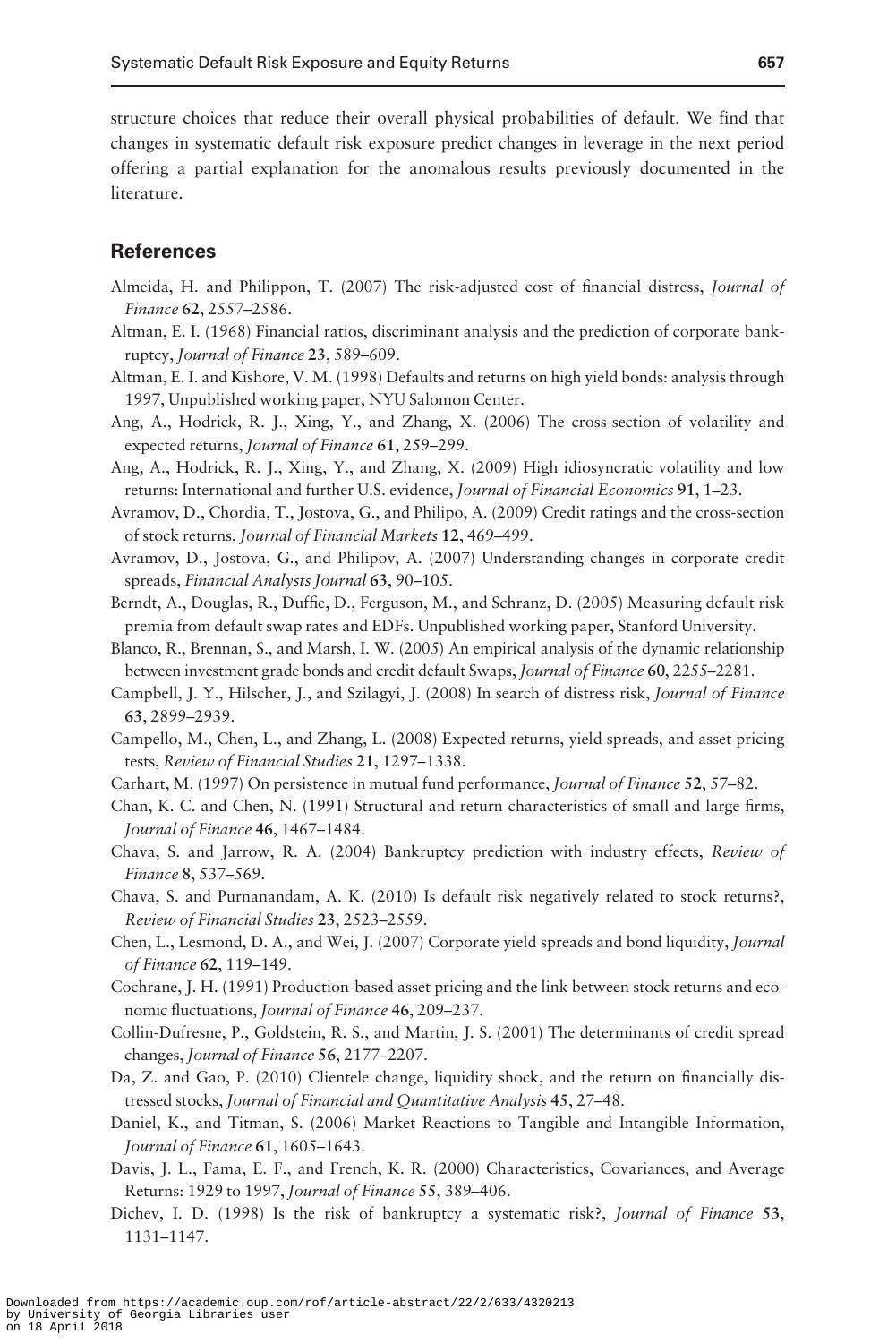- <span id="page-25-0"></span>Dimitrov, V. and Jain, P. (2008) The value-relevance of changes in financial leverage beyond growth in assets and GAAP earnings, *Journal of Accounting*, *Auditing*  $\circ$  *Finance* 23, 191–222.
- Downing, C., Underwood, S., and Xing, Y. (2005) Is liquidity risk priced in the corporate bond market? Unpublished working paper, Rice University.
- Driessen, J. (2005) Is default event risk priced in corporate bonds?, Review of Financial Studies 18, 165–195.
- Driessen, J. and de Jong, F. (2007) Liquidity risk premia in corporate bond markets, Management Science 53, 1439–1451.
- Duffee, G. (1999) Estimating the price of default risk, Review of Financial Studies 12, 197–226.
- Elton, E. J., Gruber, M. J., Agrawal, D., and Mann, C. (2001) Explaining the rate spread on corporate bonds, Journal of Finance 56, 247-277.
- Fama, E. F. and French, K. R. (1992) The cross-section of expected stock returns, Journal of Finance 47, 427–465.
- Fama, E. F. and French, K. R. (1993) Common risk factors in the returns on stocks and bonds, Journal of Financial Economics 33, 3–56.
- Fama, E. F. and French, K. R. (1996) Multifactor explanations of asset pricing anomalies, Journal of Finance 51, 55–84.
- Fama, E. F. and MacBeth, J. D. (1973) Risk, return, and equilibrium: empirical tests, Journal of Political Economy 81, 607–636.
- Ferguson, M. F. and Shockley, R. L. (2003) Equilibrium anomalies, Journal of Finance 58, 2549–2580.
- Frank, M. Z. and Goyal, V. K. (2003) Testing the pecking order theory of capital structure, Journal of Financial Economics 67, 217–248.
- Friewald, N., Wagner, C., and Zechner, J. (2014) The cross-section of credit risk premia and equity returns, Journal of Finance 69, 2419–2469.
- Garlappi, L., Shu, T., and Yan, H. (2008) Default risk, shareholder advantage, and stock returns, Review of Financial Studies 21, 2743–2778.
- George, T. J. and Hwang, C. Y. (2010) A resolution of the distress risk and leverage puzzles in the cross section of equity returns, Journal of Financial Economics 96, 56–79.
- Griffin, J. M. and Lemmon, M. L. (2002) Book-to-market equity, distress risk, and stock returns, Journal of Finance 57, 2317–2336.
- Hillegeist, S. A., Keating, E. K., Cram, D. P., and Lundstedt, K. G. (2004) Assessing the probability of bankruptcy, Review of Accounting Studies 9, 5–34.
- Hilscher, J. and Wilson, M. (2016) Credit ratings and credit risk, Management Science, forthcoming.
- Huang, J. Z. and Huang, M. (2003) How much of the corporate-treasury yield spread is due to credit risk?, Review of Asset Pricing Studies 2, 153–202.
- Hull, J., Predescu, M., and White, A. (2004) The relationship between credit default swap spreads, bond yields, and credit rating announcements, Journal of Banking and Finance 28, 2789–2811.
- Kapadia, N. (2011) Tracking down distress risk, Journal of Financial Economics 102, 167-182.
- Korteweg, A. (2010) The net benefits to leverage, Journal of Finance 65, 2137–2170.
- Lin, H., Wang, J., and Wu, C. (2011) Liquidity risk and the cross-section of expected corporate bond returns, Journal of Financial Economics 99, 628–650.
- Liu, L. X., Whited, T. M., and Zhang, L. (2009) Investment-based expected stock returns, Journal of Political Economy 117, 1105–1139.
- Longstaff, F. A., Mithal, S., and Neis, E. (2005) Corporate yield spreads: default risk or liquidity? New evidence from the credit–default swap market, Journal of Finance 60, 2213–2253.
- Longstaff, F. A. and Schwartz, E. S. (1995) A simple approach to valuing risky fixed and floating rate debt, Journal of Finance 50, 789–821.
- Merton, R. C. (1974) On the pricing of corporate debt: the risk structure of interest rates, Journal of Finance 29, 449–470.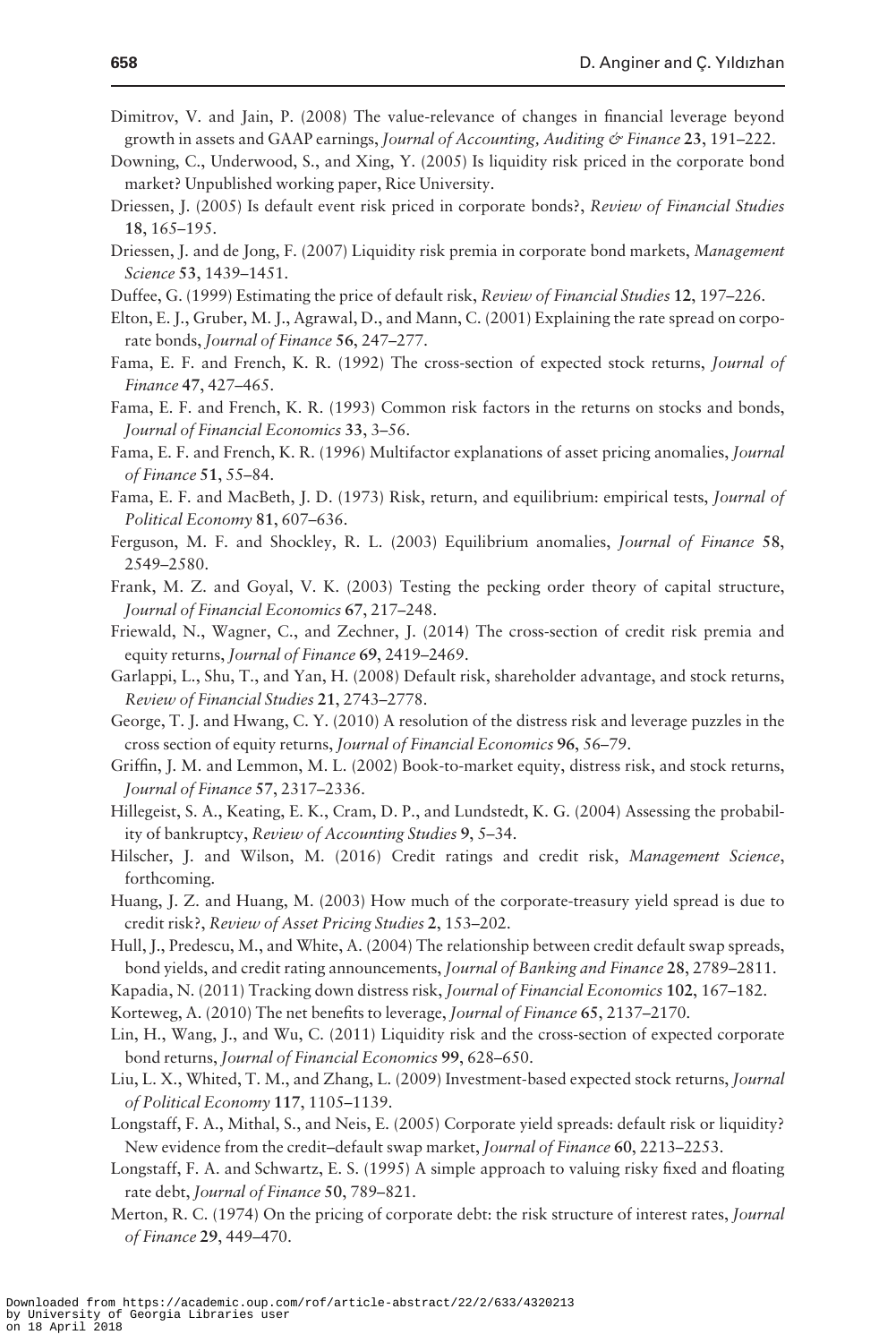- <span id="page-26-0"></span>Newey, W. and West, K. (1987) A simple positive semi-definite, heteroscedasticity and autocorrelation consistent covariance matrix, Econometrica 55, 703–708.
- Ohlson, J. A. (1980) Financial ratios and the probabilistic prediction of bankruptcy, Journal of Accounting Research 18, 109–131.
- Pastor, L. and Stambaugh, R. F. (2003) Liquidity risk and expected stock returns, Journal of Political Economy 111, 642–685.
- Penman, S., Richardson, S., and Tuna, I. (2007) The book-to-price effect in stock returns: accounting for leverage, Journal of Accounting Research 45, 427–467.
- Rajan, R. and Zingales, L. (1995) What do we know about capital structure? Some evidence from international data, Journal of Finance 50, 1421–1460.
- Shumway, T. (2001) Forecasting bankruptcy more accurately: a simple hazard model, Journal of Business 74, 101–124.
- Vassalou, M. and Xing, Y. (2004) Default risk in equity returns, Journal of Finance 59, 831–868.

Zhu, H. (2006) An empirical comparison of credit spreads between the bond market and the credit default swap market, Journal of Financial Services Research 29, 211–235.

# Appendix

Here we explain the details of the variables used to compute the physical probability of default (PD) and the Merton DD measure. We use quarterly accounting data from COMPUSTAT and monthly market data from CRSP. Book equity, BE is defined as in [Davis,](#page-24-0) [Fama, and French \(2000\).](#page-24-0) We adjust total value of assets, TA by the difference between the market equity (ME) and book equity (BE):  $\text{MTA}_{i,t} = \text{TA}_{i,t} + 0.1 * (\text{ME}_{i,t} - \text{BE}_{i,t})$ . NIMTAAVG is a geometrically declining average of past quarterly values of the ratio of net income to adjusted total assets: NIMTAAVG<sub>t-1, t-12</sub> =  $\frac{1-\beta^3}{1-\beta^{12}}$  (NIMTA<sub>t-1, t-3</sub>+  $\cdots + \varnothing^9$ NIMTA<sub>t-10, t-12</sub>). EXRETAVG is a geometrically declining average of monthly log excess stock returns relative to the S&P 500 index:  $EXRETAVG_{t-1, t-12} =$  $\frac{1-\varnothing}{1-\varnothing^{12}}$  (EXRET<sub>t-1,</sub> + ... ... +  $\varnothing^{11}$ EXRET<sub>t-12</sub>). The weighting coefficient is set to  $\varnothing = 2^{-1/3}$ , such that the weight is halved each quarter. TLMTA is the ratio of total liabilities to adjusted total assets. SIGMA is the standard deviation of daily stock returns over the previous 3 months. SIGMA is coded as missing if there are fewer than five observations. RSIZE is the log ratio of market capitalization to the market value of the S&P 500 index. CASHMTA is the ratio of the value of cash and short-term investments to the value of adjusted total assets. PRICE is the log price per share truncated from above at \$15. All variables are winsorized using a 1/99 percentile interval in order to eliminate outliers.

We follow [CHS \(2008\)](#page-24-0) and [Hillegeist](#page-25-0) et al. (2004) to compute the Merton's DD measure. Market value of equity is modeled as a call option on the company's assets:  $V_{\rm E} = V_{\rm A} e^{-dT} N(d_1) - X e^{-rT} N(d_2) + (1 - e^{-dT}) V_{\rm A}$  with  $d_1 = \left( \log \left( \frac{V_{\rm A}}{X} \right) + \left( r - d + \frac{z_1^2}{2} \right) T \right)$  $\begin{pmatrix} s_A \sqrt{T} \end{pmatrix}$  and  $d_2 = d_1 - s_A \sqrt{T}$ .

 $V_{\rm E}$  is the market value of firm equity.  $V_{\rm A}$  is the value of the firm's assets. X is the face value of debt maturing at time T.  $r$  is the risk-free rate and  $d$  is the dividend rate expressed in terms of  $V_A$ .  $s_A$  is the volatility of the value of assets, which is related to equity volatility,  $s_{\text{E}}$ , through the following equation:  $s_{\text{E}} = (V_{\text{A}}e^{-dT} N(d_1) s_{\text{A}}) / V_{\text{E}}$ .

We simultaneously solve the above two equations to find the values of  $V_A$  and  $s_A$ . We use the market value of equity for  $V_E$  and short-term plus one-half long-term book debt to proxy for the face value of debt X.  $s_E$  is the standard deviation of daily equity returns over the past 3 months. T equals 1 year, and  $r$  is the 1-year treasury bill rate. The dividend rate,  $d$ , is the